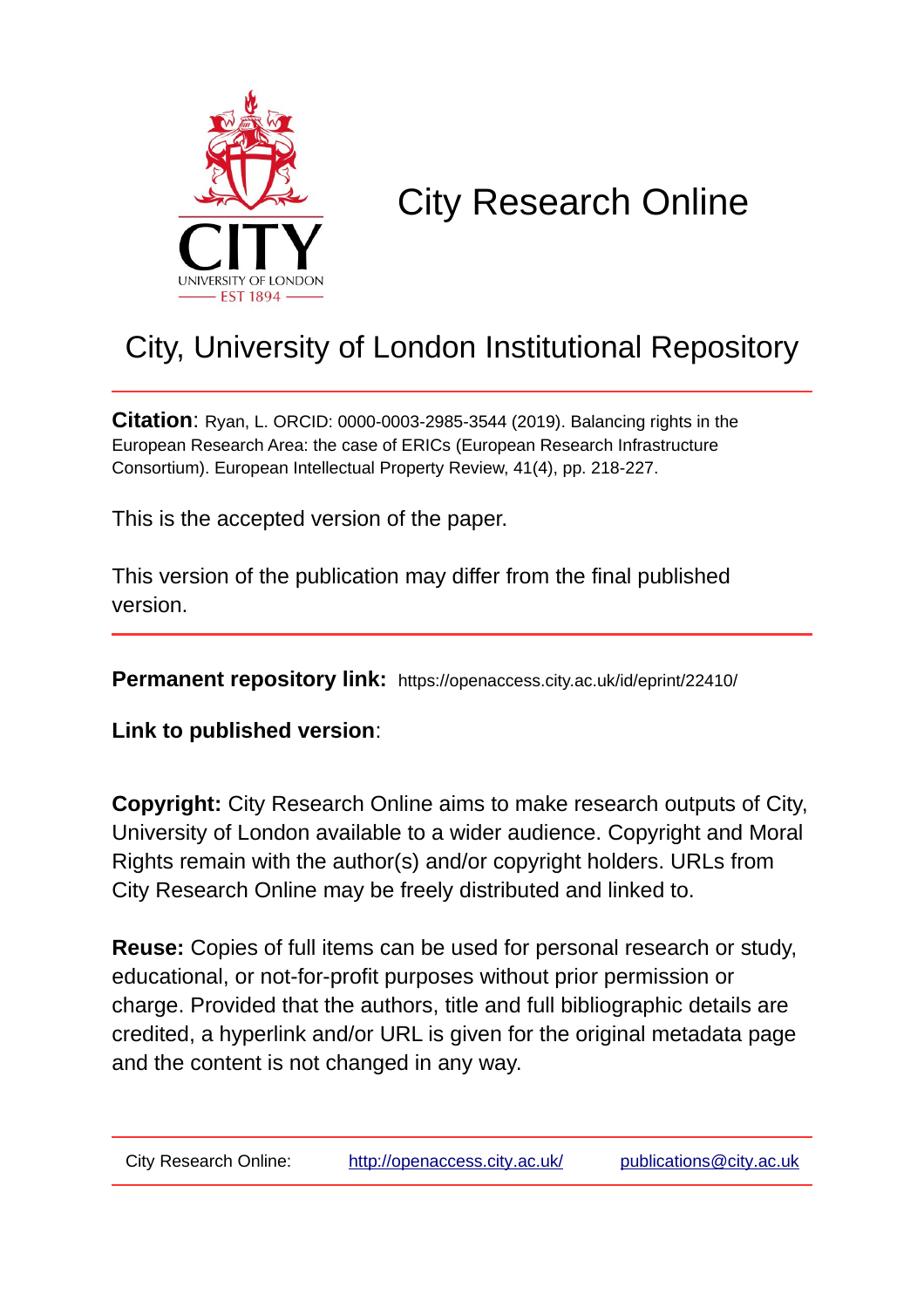#### **SUBMITTED: EIPR**

#### **Balancing rights in the European Research Area: the case of ERICs (European Research Infrastructure Consortium)**

#### **Lorna Ryan, City, University of London, UK**

#### **Abstract**

*Council Regulation 723/2009 on the Community Legal Framework for European Research Infrastructure Consortium (ERIC) provides for the inclusion of policies, including an intellectual property rights policy, in the statutes of ERICs. The manner in which research infrastructures with ERIC status have responded to this requirement varies. This paper reports findings of a preliminary study of the treatment of intellectual property rights in ERICs (2011- 2018). The tension between the existence of IPRs and their exercise is a familiar one in competition law; the paper suggests that the 'fifth freedom' imports this issue into the European Research Area and the balance of rights forms the backcloth of considerations of IPRs and ERICs.*

#### **Introduction**

**.** 

The concept of the European Research Area (ERA), launched formally in the Communication *Towards a European Research Area'<sup>1</sup>* following the March 2000 European Council, was defined in the 2012 Communication as "…a unified research area, open to the world, in which researchers, scientific knowledge and technology circulate freely and through which the Union and its Member States strengthen their scientific and technological bases, their competitiveness and their capacity to collectively address grand challenges". 2

The realisation of the European Research Area, its completion by 2014, was identified as a strategic objective of the Innovation Flagship initiative of Europe  $2020<sup>3</sup>$  and confirmed in the ERA Progress Report of 2014.<sup>4</sup> The 'European Research Area' is anchored in the Lisbon Treaty (2007) and its goal of an ever-closer Union.<sup>5</sup> Research infrastructures are variously identified as "engines to drive forward the Innovation Union", as "pillars" of and as providing "the backbone" to the European Research Area.<sup>6</sup> They operate at regional, national, European

<sup>1</sup> COM (2000) 6 *Towards a European Research Area*

<sup>2</sup> COM (2012) 392 *A Reinforced European Research Area Partnership for Excellence and Growth*

<sup>3</sup> COM(2010) 2020 *Europe 2020: A strategy for smart, sustainable, and inclusive growth*

<sup>4</sup> COM (2014) 575 *European Research Area: Progress Report 2014*

<sup>5</sup> COM (2014) 575 *European Research Area: Progress Report 2014* , p.1

<sup>6</sup> European Strategy Forum on Research Infrastructures, *Inspiring Excellence: Research Infrastructures and the Europe 2020 Strategy* (2011) p.4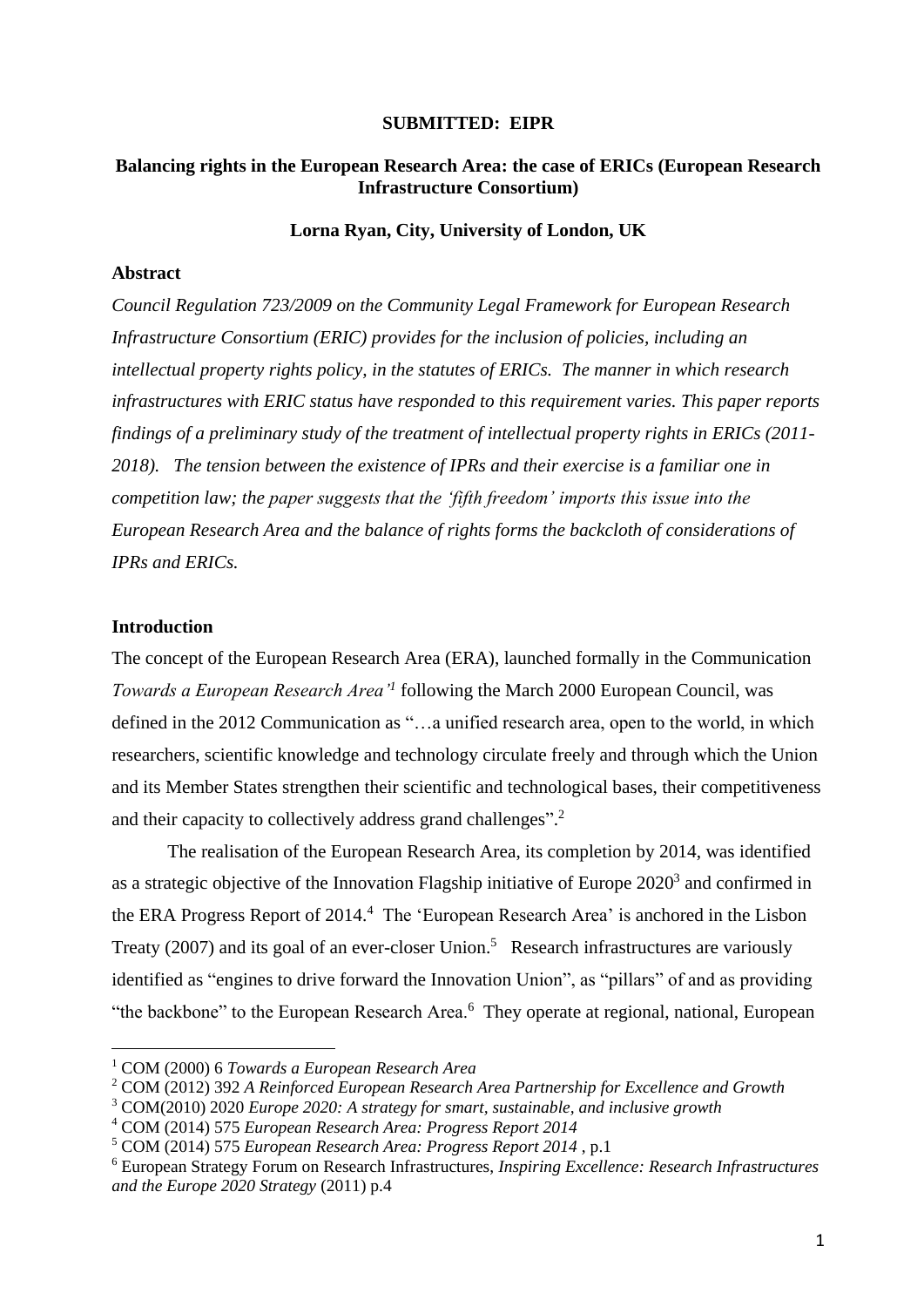and international levels and a range of definitions are employed in academic and grey literature which holds relevance for the expectation as to the relevance of intellectual property rights for such entities.<sup>7</sup> Research infrastructures with the legal status of European Research infrastructure Consortium are defined by their founding regulation, Council Regulation on a *Community Legal Framework for a European Research Infrastructure Consortium (ERIC)<sup>8</sup>* introduced in June 2009 as amended in December 2013. The Regulation was introduced in response to a considerable effort by Member States to formulate a workable legal agreement under which states could agree to collectively fund and implement research infrastructures of 'pan-European relevance'. It offers a definition of 'research infrastructure' as follows: it "means facilities, resources and related services that are used by the scientific community to conduct top-level research in their respective fields and covers major scientific equipment or sets of instruments, knowledge –based resources such as collections, archives or structures for scientific information; enabling Information and Communications Technology-based infrastructures such as Grid, computing, software and communication, or any other entity of a unique nature essential to achieve excellence in research. Such infrastructures may be 'singlesited' or 'distributed (an organized network of resources)."<sup>9</sup>

To date (January 2019), 20 research infrastructures have been granted ERIC status by Commission Implementing Decisions.<sup>10</sup> The significant level of public funds allocated to the construction and operation of these research infrastructures is routinely acknowledged. 11

<sup>7</sup> M. Verlinden, T Minessen and I. Huys 'Reconciling IPRs and openness in biobanking', EIPR (2016) 38, p. 1, 3

<sup>8</sup> Council Regulation (EC) No 723/2009 of 25 June 2009, Council Regulation (EU) No 1261/2013 of 2 December 2013 amending Regulation (EC) No 723/2009 concerning the Community legal framework for a European Research Infrastructures Consortium (ERIC)

<sup>9</sup> Council Regulation No 723 2009 Article 2 Definitions; it is notable that 'research infrastructure' is variously defined in Commission texts; for example, in its multi-annual funding programme, H2020, RIs are defined as follows: "Research infrastructures are facilities, resources and services that are used by the research communities to conduct research and foster innovation in their fields. Where relevant, they may be used beyond research, e.g. for education or public services. They include: major scientific equipment (or sets of instruments); knowledge-based resources such as collections, archives or scientific data; e-infrastructures, such as data and computing systems and communication networks; and any other infrastructure of a unique nature essential to achieve excellence in research and innovation. Such infrastructures may be 'single-sited', 'virtual' or 'distributed'. " (2015: 5) Horizon2020 Work Programme 2014-2015

*ResearchInfrastructures,*http://ec.europa.eu/research/participants/data/ref/h2020/wp/2014\_2015/main/h 2020-wp1415-infrastructures\_en.pdf

 $10$  By the end of 2018, (31 December 2018), the number of research infrastructures with ERIC status stood at 20. European Marine Biological Resource Centre (EMBRC) and European Plate Observing System (EPOS) were respectively awarded ERIC status in June and October 2018.

<sup>11</sup> European Strategy Forum for Research Infrastructures*, Roadmap 2016*, [www.esfri.eu](http://www.esfri.eu/) <accessed 01052017>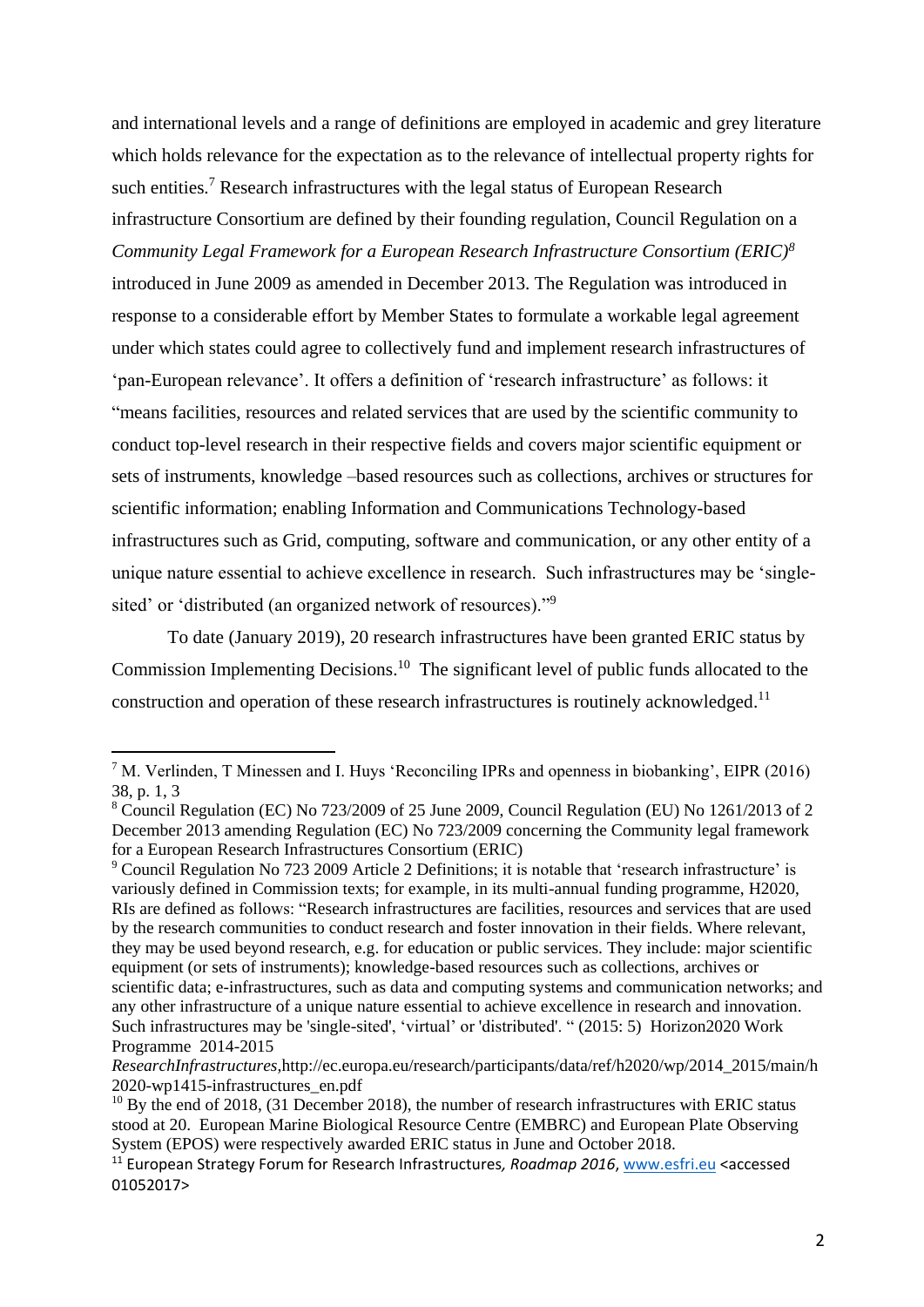However, in common with the wider European Union research policy field, little scholarly attention has been focused on these entities, with notable exceptions.<sup>12</sup> The exploration of specific ERICs includes the European Social Survey ERIC, the European Spallation Source ERIC and, within a wider literature relating to biobanking, to the BBMRI ERIC, with the exploration of the intellectual property policy of the European Spallation Source ERIC by Yu et al. the most detailed treatment of an ERIC available.<sup>13</sup> This current paper aims to contribute to this developing corpus of scholarship; it is additive, rather than exhaustive, presenting finding from a modest exploratory study of the treatment of intellectual property rights in ERICs. At the time of the original study (April 2015), there were 10 ERICs; the findings have been updated to include the additional 10 ERICs now operating (January 2019).

The current paper necessarily includes reference to some of the same points made by Yu et al for the purpose of scene-setting. However, it goes beyond the particular to the general - it provides an overview of the approach to intellectual property by the 20 currently operating ERICs, as evidenced in the publicly available statutes and website content. It considers common features relating to how intellectual property is defined; the nature of the intellectual property rights and evidence of IPR claiming strategies. The specific case of the European Spallation Source ERIC and its published Intellectual Property Rights Policy is not discussed, given the comprehensive treatment of it by Yu et al. in their recent study.

An additional update to the preliminary study also includes the changing policy context; in particular, the introduction of the European Open Science Cloud (EOSC) which seeks to federate European research data infrastructures to promote maximum access to data within the European Research Area.<sup>14</sup> Balancing rights of data owners and prospective users has been a prominent concern and a broad consensus exists as to the need for concerted action at EU level to seek to respond to the 'friction' between the intellectual property system and the open science system.<sup>15</sup>

<sup>12</sup>B. Kleiner, I. Renschler, B. Wernli, P. Farago and D. Joye (eds) *Understanding Research Infrastructures in the*

*Social Sciences* (2013); M. Verlinden, T Minessen and I. Huys 'Reconciling IPRs and openness in biobanking', EIPR (2016) 38 ; H.Yu, J.B. Wested and T. Minssen 'Innovation and intellectual property policies in European Research Infrastructures Consortia – Part 1: the case of the European Spallation Source ERIC' *JIPLP* 2017

<sup>&</sup>lt;sup>13</sup> H.Yu, J.B. Wested and T. Minssen 'Innovation and intellectual property policies in European Research Infrastructures Consortia – Part 1: the case of the European Spallation Source ERIC' *JIPLP* 2017

<sup>&</sup>lt;sup>14</sup> European Council, *Council conclusions on Accelerating knowledge circulation in the EU*, adopted by the Council at its  $3620<sup>th</sup>$  meeting of 29 May 2018

<sup>15</sup> E. Barbarossa, S. Grande and J.P. Tirialle, *IPR, Technology Transfer and Open Science: Challengs and Opportunities* (2017) Luxembourg: Publication Office of the EU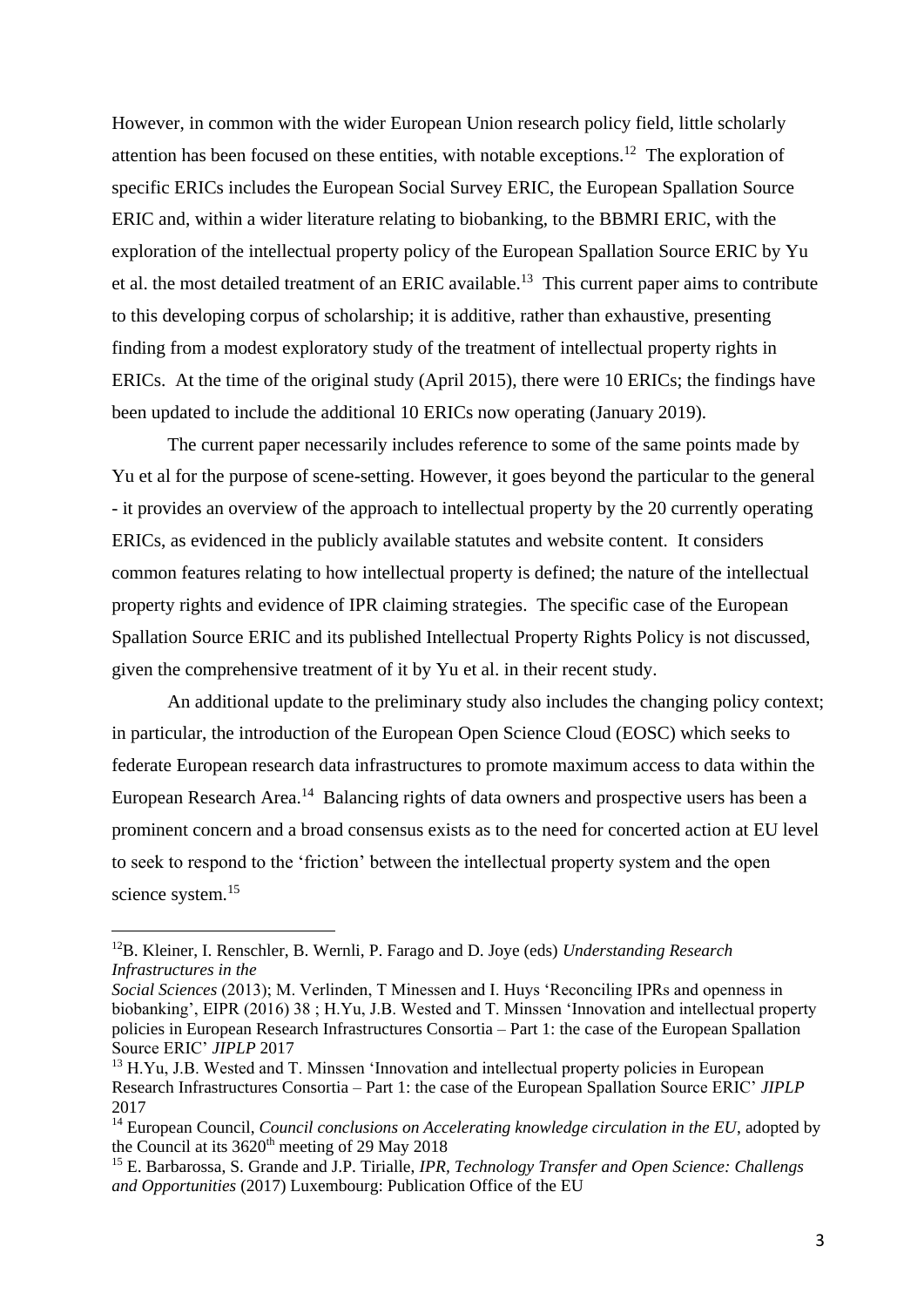#### **2. Intellectual Property Rights**

Intellectual property rights, that is, the legally created rights granted to the creators ("IPRs express ownership's legal basis! $16$ ) are produced and applied within this legal and policy context. There is consensus that 'intellectual property' is difficult to define; Cornish suggests that the term 'intellectual property' is 'nugatory'.<sup>17</sup> Cornish et al, providing an overview of rights granted by IP ("patents give temporary protection to technological investigations and design rights to the appearance of mass-produced goods; copyright gives longer lasting rights in, for instance, literary, artistic and musical creations, trademarks are protected against imitation so long at least as they continue to be employed in trade") assert that there is no generic term that "satisfactorily" covers them all.<sup>18</sup> The import of this point is that different rights "cover distinct subject matter and have different objectives".<sup>19</sup>

While EU-granted IPRs exist within an international system<sup>20</sup>, the current focus is on EU intellectual property rights. Cornish et al provide a succinct overview of the situation relation to IP law in the European Union, noting that none of the documents, from the Treaty of Rome 1957 which established the European Economic Community (amended by The Single European Act 1985); the Maastricht Treaty 1992; the Amsterdam Treaty 1997, creating the Treaty Establishing the European Community; the Nice Treaty 2001; to the Lisbon Treaty 2007) ' has conferred a specific power on European Union institutions to enact laws relating to intellectual property rights. Only Lisbon has conferred a power on the Council and Parliament, which is limited in the context of the internal market, allowing them to establish measures for European intellectual property rights throughout the EU, together with centralized Union-wide authorisation, coordination and supervision arrangements.<sup>' 21</sup>

A footnoted comment in their work notes that "Intellectual property remains unlisted in the general powers of exclusive or shared competence in TFEU arts 4-6." However, as they

<sup>&</sup>lt;sup>16</sup> C May and S Sell *Intellectual Property Rights: A Critical History* (Lynne Rienner Publishers Inc. London 2006) 6 for a discussion on the creation of such rights, rather than their natural existence outside of the law.

<sup>&</sup>lt;sup>17</sup> W. Cornish, *Intellectual Property Rights: Omnipresent, Distracting, Irrelevant?* Clarendon Lectures in Law for 2002 (Oxford, Oxford University Press, 2004), p.1

<sup>18</sup> W Cornish et al *Intellectual Property: Patents, Copyright, Trade Marks and Allied Rights* (2013) 3

<sup>19</sup> W Cornish et al *Intellectual Property* (2013) 7

<sup>20</sup> W Cornish et al *Intellectual Property* (2013) 7

<sup>21</sup> W Cornish et al *Intellectual Property* (2013) 22; they see this as amounting to 'an ex post facto recognition of what has already been achieved under the general legislative powers relating to the ability to make regulations and to issue directives; the former are binding; the latter binds the Member States but does not determine the implementation.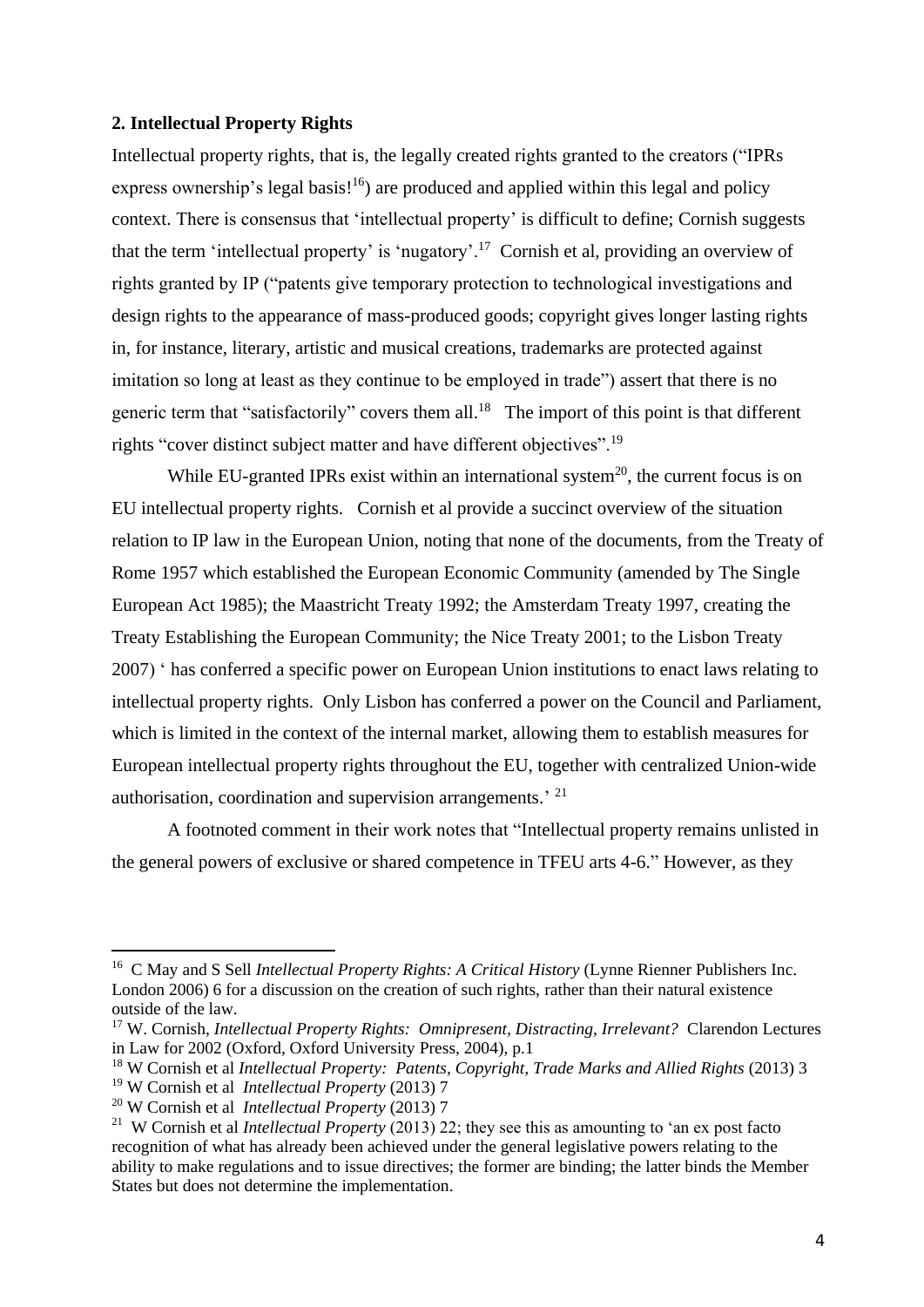note, "Art 118 conferred the power to establish uniform protection of IPRs throughout the Union with centralized institutions."<sup>22</sup>

In addition, the Union may act under Articles 288-92; the Council, together with the Parliament, has power to make regulations having general application and to issue directives to Member States.<sup>23</sup> Cornish et al signal the particular significance of art 114 TFEU "which gives the Council and the Parliament power to issue directives for the approximation of the provisions laid down by law, regulation or administrative action in Member States, which have as their object the establishment and functioning of the internal market $"^{24}$ .

Geiger states that probably, due to the absence of the Union's explicit competences, this meant that it was always necessary to act "in the light of the functioning of the internal market"<sup>25</sup>, with the result that, he contends, the economic point of view was privileged. He suggests that it was only recently, following the greater powers of the European Parliament, that the social aspect has been addressed. Barnard, as part of the recent UK Competence Review of the powers of the EU, comments a propos of the operation of the common market, now the internal market, that it "is a vast and complex area of law"; considering "positive and negative integration". In respect of the former, the EU can act only where the powers are expressly conferred on it; the principles of subsidiarity and proportionality are intended to limit the exercise of EU powers.<sup>26</sup>

As Barnard notes, further to establishing the competence of Union to act (i.e. the existence of the EU's power), the "next question is whether the EU should actually exercise those powers (the subsidiarity question) and if so, to what extent (the proportionality question): under the former, in areas which do not fall within its exclusive competence, the Union shall act only if and so far as the objectives of the proposed action cannot be sufficiently achieved by the Member States, either at a central level or at a regional and local level, but can rather , by reason of the scale or effects of the proposed action, be better achieved at Union level".<sup>27</sup>

 $22$  TFEU Art 118: In the context of the establishment and functioning of the internal market, the European Parliament and the Council, acting in accordance with the ordinary legislative procedure, shall establish measures for the creation of intellectual property rights throughout the Union and for the setting up of centralized Union-wide authorization, coordination and supervision arrangements*.* <sup>23</sup> Key issues relating to legislative reach are the doctrines of direct effect and direct applicability.

<sup>24</sup> Cornish et al *Intellectual Property* (2013) pp.22-23

<sup>&</sup>lt;sup>25</sup> C Geiger "The construction of intellectual property in the European Union: searching for coherence' in Geiger C (ed.) *Constructing European Intellectual Property: Achievements and New Perspectives*  (Cheltenham UK/Northampton MA: Edward Elgar, 2013) p.8

<sup>&</sup>lt;sup>26</sup> C Barnard 'Competence Review: the internal market' (2013) Foreign and Commonwealth Office, http:www.gov.uk/.../bis-13-1064-competnece-reivew-internal-market.pdf, <accessed 15 April 2015> <sup>27</sup> C Barnard 'Competence Review: the internal market' (Foreign and Commonwealth Office, 2013) http://www.gov.uk/…/bis-13-1064-competence-review-internal-market.pdf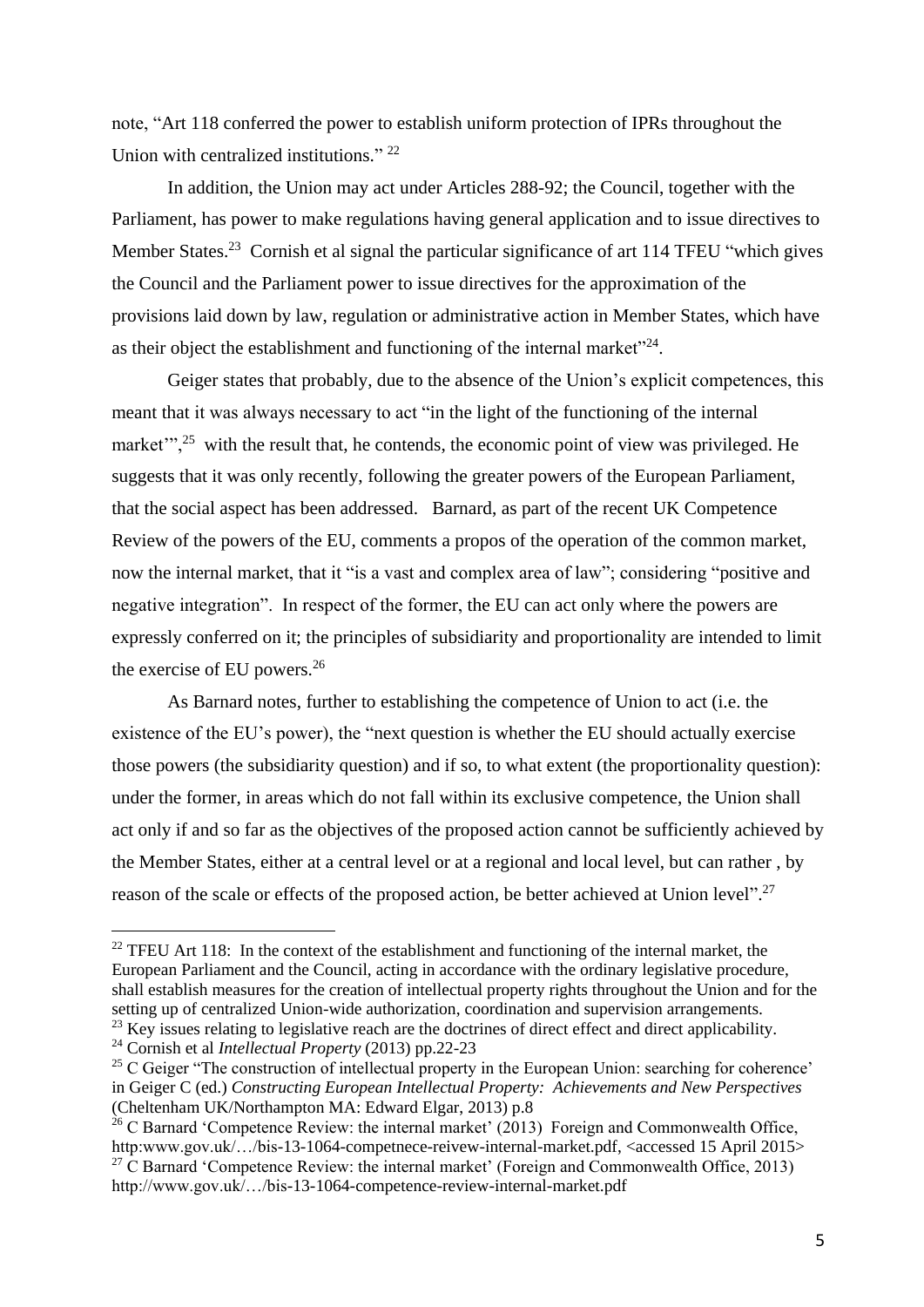Jones and Sufrin state that "the existence and exercise of IPRs…has some times created *tension* with the EU rules both on free movement and competition."<sup>28</sup> Suffice it to note for current purposes the relevant case law following the seminal case of *Parke Davis*<sup>29</sup> in which the ECJ ruled that Community law did not affect the *existence* of an IP right recognised by the law of a Member State but did regulate its *exercise.* Thus the rights accorded under Article 345 are maintained.

However, if the exercise of such right involves an agreement, decision or concerted practice between the IPR holder and those economically or legally dependent on the holder (for example, licensees), art. 101 will be used in adjudicating a dispute and where there is an abuse of a dominant position. Key cases which illustrate the application of art. 101 and 102 to constrain the exercise of an IPR include *Magill* (copyright, art.102), IMS Health (database right; art. 101) and *Microsoft* (patent; art. 102). 30 Geiger comments that

Astonishingly, the more intellectual property rights have become the centre of economic activity, the more their legitimacy has been contested within public opinion and in various circles. Amongst economists, in particular certain voices have been raised against a development of the law that tends towards 'over-protection' and the consequences of which on the economy and the collective well-being have in part been insufficiently evaluated.<sup>31</sup>

Similarly, Cornish et al refer to how 'As…the demand for increased protection has arisen, so...has the level of suspicion and criticism of intellectual property protection.<sup>32</sup>The concern with 'overprotection' is not confined to economists; Judge Alex Kozinski in a dissenting opinion stated:

*Overprotecting intellectual property is as harmful as underprotecting it***.** Creativity is impossible without a rich public domain. Nothing today, likely nothing since we tamed fire, is genuinely new: Culture, like science and technology, grows by accretion, each

<sup>&</sup>lt;sup>28</sup> A Jones and B Sufrin *EU Competition Law: Texts, Cases, Materials (fifth edition, Oxford University* Press 2014) 846

<sup>&</sup>lt;sup>29</sup> Parke Davis & Co v Probel (24/67) EU: C: 1968: 11; CMLR 47

<sup>30</sup> *RTE and ITP v Commission* (Magill) (C-241/91) EU:C:1995:98 [1995] 4 C.M.L.R 718; *IMS Health v Commission* (C-418/01) EU:C: 2004: 257 [2004] 4 C.M.L.R. 28; *Microsoft v Commission* (T-201/04) EU:T:2007:289 [2007] 5 C.M.L.R. 11.

 $31$  C Geiger 'Introduction' (2013) xxi

<sup>32</sup> W Cornish et al *Intellectual Property* (2013) 33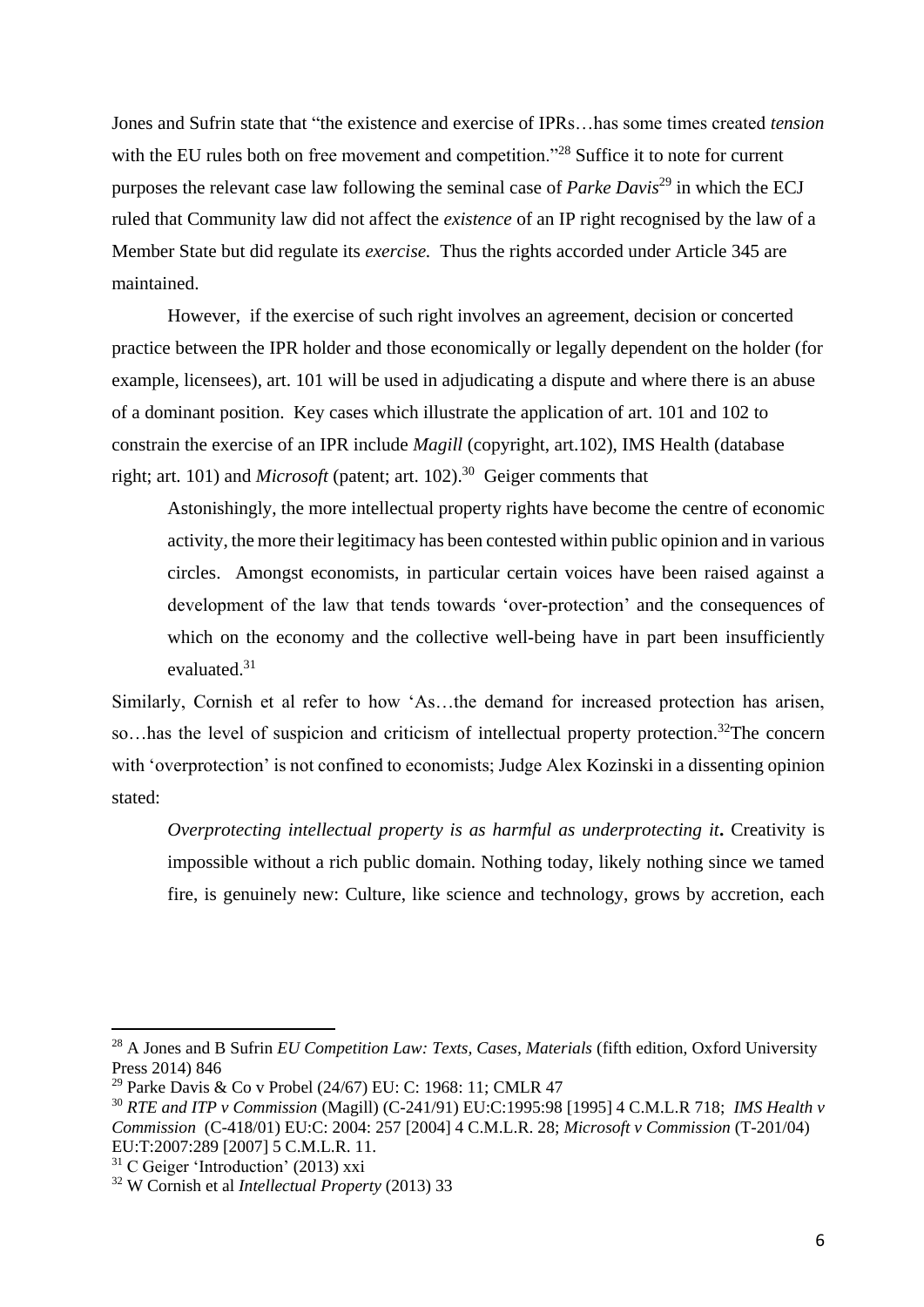new creator building on the works of those who came before. Overprotection stifles the very creative forces it's supposed to nurture.<sup>33</sup>

This need for 'balance' is recognised in the European Commission's Communication *A single market in intellectual property rights:*

Care should be taken to ensure that the right balance between the protection of rights and access, i.e. to develop fair regimes rewarding and incentivizing inventors and creators whilst ensuring the circulation and dissemination of goods and services, the exercise of other fundamental rights and the promotion and preservation of linguistic diversity....<sup>34</sup>

Achieving the balance of rights within an internal market thus has to take account not only of the interaction of laws and the maintenance of the four freedoms but also to meet the needs of the innovation system. Barnard comments that given their exclusive and territorial nature, intellectual property rights represent a serious challenge to the creation of the single market.<sup>35</sup> The legal monopolies granted to the different IPs, for different purposes and different durations, may be suspended by exemptions. This chapter has also signalled that specific regulations are in place in relation to the applicable law governing different intellectual property rights. A central observation is the tendency in current policy discourse to present IPRs and their protection as the 'panacea for all ills; as Geiger points out, the Commission Communication *A single market in intellectual property rights* emphasises that

Innovation not only helps the European economy to flourish. It is indispensable to address the challenges that humankind is facing in the 21st century: ensuring food security, containing climate change, dealing with demographic change and improving citizen's health. It also has an essential role to play in the quality of daily life by fostering cultural diversity.<sup>36</sup>

And, as he notes, this document concludes that

<sup>33</sup> *White v. Samsung Electronics America, Inc.*, 989 F.2d 1512, 1512 (9th Cir. 1993) (*dissent*), cited in <http://trove.nla.gov.au/work/60608130?q&versionId=73631994>

<sup>34</sup> European Commission *A single market in intellectual property rights: Boosting creativity and innovation to provide economic growth, high quality jobs and first class products and services in Europe.* COM (2011) 287 p7

<sup>35</sup> C Barnard *Intellectual Property and the Free Movement of Goods* (2013), <http://global.oup.com/uk/orc/law/eu/barnard4e/student/additional/> <accessed 1 April 2015> C. Barnard *The Substantive Law of the European Union* (Oxford: OUP, 5<sup>th</sup> ed, 2016) p.164

<sup>36</sup> C Geiger (ed.) *Constructing European Intellectual Property* (Edward Elgar, Cheltenham 2013) xxi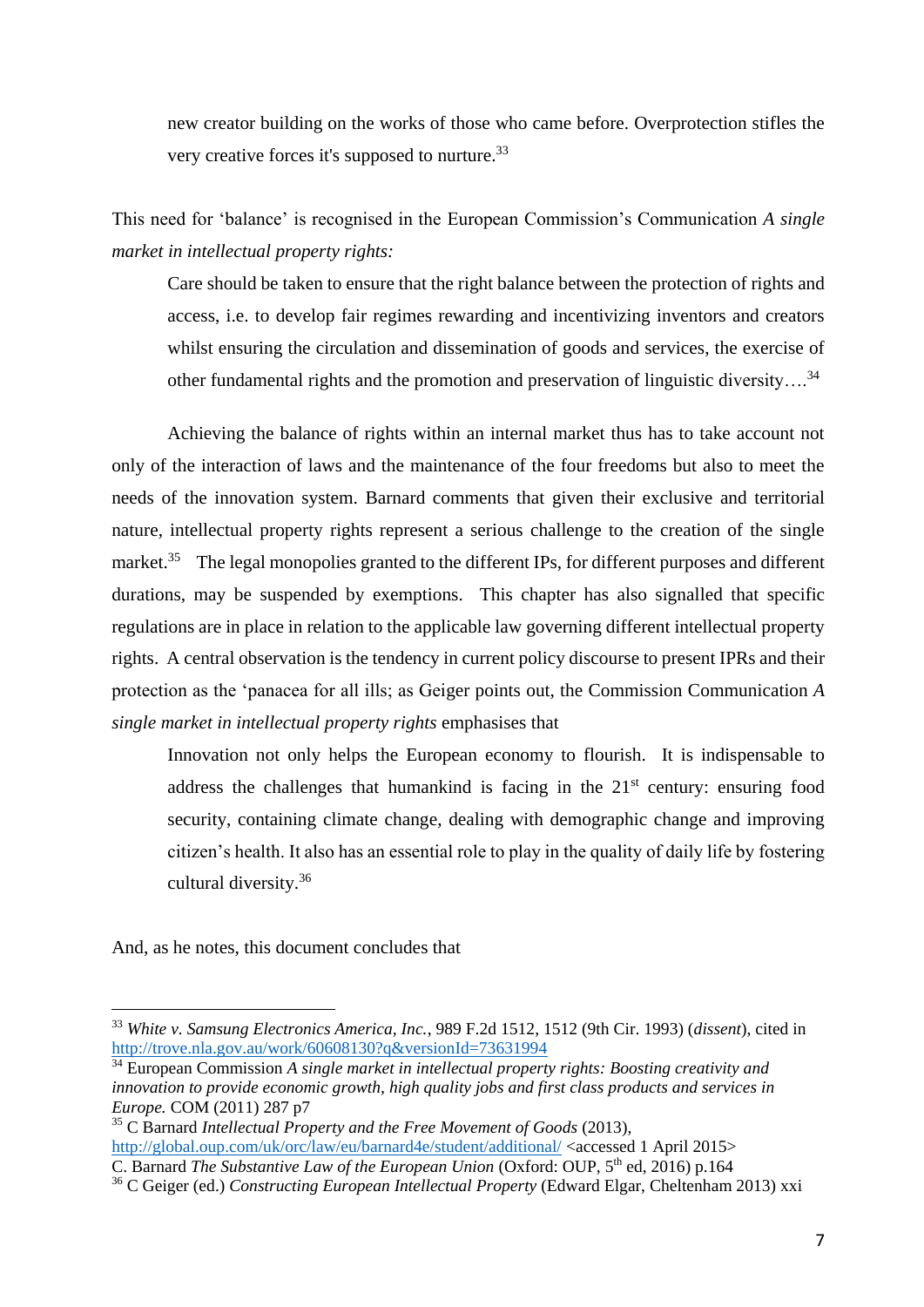Intellectual property law, or more generally the law of intangibles, will therefore inevitably play an essential role in the future, since it will have the delicate function of being the main factor for development and the guarantee for the survival of the competitiveness of the European economy.<sup>37</sup>

This role accorded to IPRs has to be set alongside the role allocated to competition laws; while they may pursue a variety of goals, it is acknowledged that they too seek to "pursue the common aim of improving innovation and consumer welfare".<sup>38</sup> However, this same goal is accorded to research policy; European Research Area and its key pillars, research infrastructures with the legal status 'European Research Infrastructure Consortium'. The *European Charter for Access to Research Infrastructures* identifies research infrastructures as being

At the core of the knowledge triangle of research, education and innovation [and] help in structuring the scientific community and play a key role in the construction of an effective research and innovation environment. Support to the effective and efficient construction and operation of Research Infrastructures is a key priority in realizing the European Research Area and in promoting open science and open innovation <sup>39</sup>

#### **3. European Research Area and ERICs**

The preamble to the Regulation notes that "[r]esearch infrastructures should help to safeguard the scientific excellence of Community research and the competitiveness of the Community's economy….through the efficient support of European research activities. To achieve this they should be effectively open to the European research community at large in accordance with the rules established in their statutes and should have the aim of enhancing European scientific capabilities beyond the current state of the art and should thereby contribute to the development of the European Research Area."<sup>40</sup> In addition, a requirement relating to the infrastructures is that it 'represents an added value in the strengthening and structuring of the European Research Area (art 4).

1

<sup>37</sup> C Geiger (ed.) *Constructing European Intellectual Property* (Edward Elgar, Cheltenham 2013) xxi

<sup>38</sup> S Anderman and J Kallaugher cited in A Jones and B Sufrin *EU Competition Law* (OUP Oxford, 204) 852

<sup>39</sup> *European Charter for Access to Research Infrastructures*, DG Research and Innovation, European Commission, 2016, p.6

<sup>40</sup> Regulation 723/2009; Article 4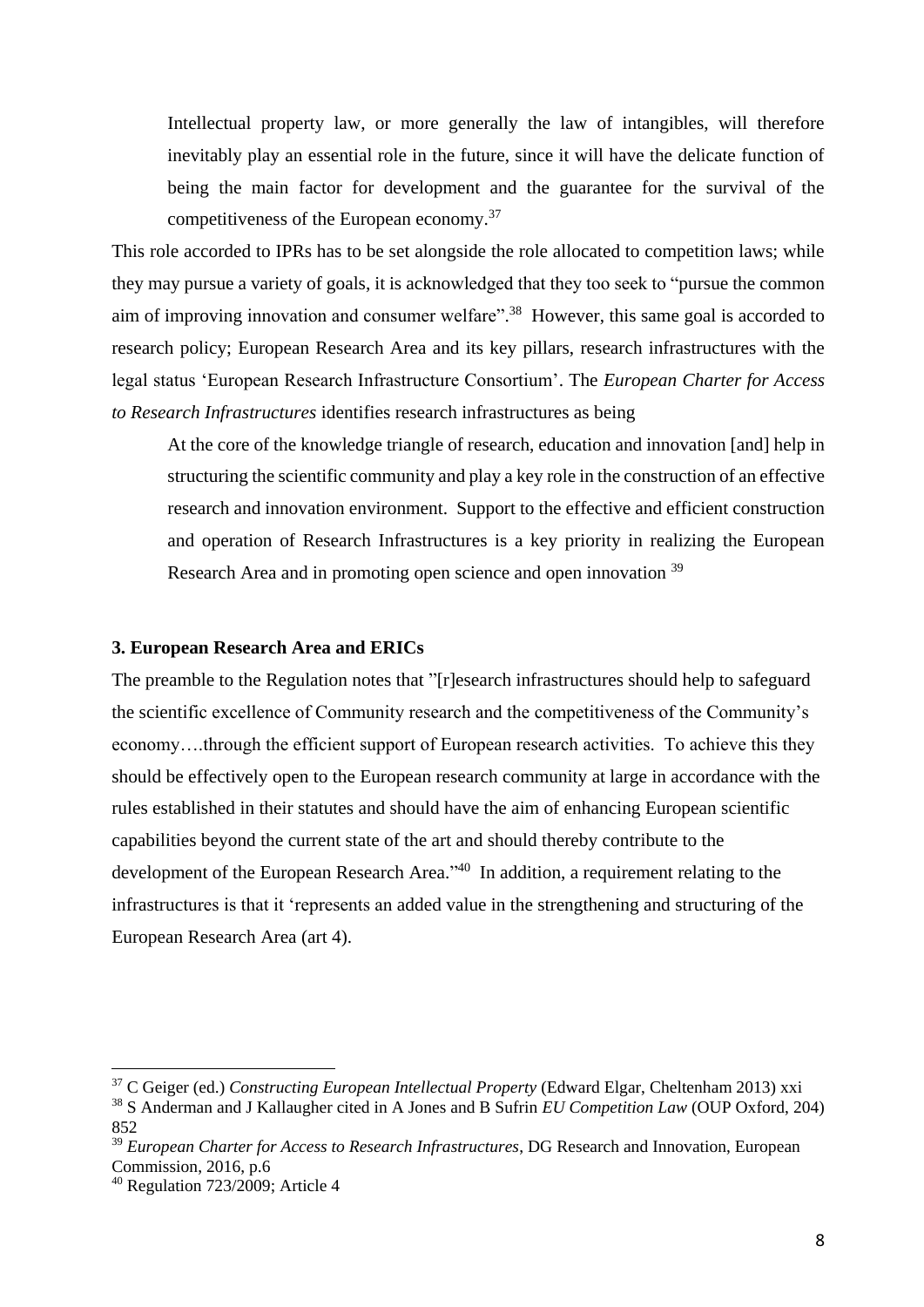#### **4. ERICs and IPRs**

**.** 

Research infrastructures with the legal status 'European Research Infrastructure Consortium' provide a novel opportunity to explore how intellectual property rights in the European Research Area intersect with data access/open access.

The Regulation *Community Legal Framework for a European Research Infrastructure Consortium (ERIC)<sup>41</sup>* was introduced in June 2009 in response to a considerable effort by Member States to formulate a workable legal agreement under which states could agree to collectively fund and implement research infrastructures of 'pan-European relevance'.<sup>42</sup> It defined 'research infrastructure' as "facilities, resources and related services that are used by the scientific community to conduct top-level research in their respective fields and covers major scientific equipment or sets of instruments, knowledge –based resources such as collections, archives or structures for scientific information; enabling Information and Communications Technology-based infrastructures such as Grid, computing, software and communication, or any other entity of a unique nature essential to achieve excellence in research. Such infrastructures may be 'single-sited' or 'distributed (an organized network of resources)".<sup>43</sup> Research infrastructures range from data archives in the social sciences and humanities to biomedical databanks. Research infrastructures operate across disciplinary fields, as per the ESFRI Roadmap 2018<sup>44</sup>.

<sup>&</sup>lt;sup>41</sup> Council Regulation (EC) No 723/2009 of 25 June 2009 [amended December 2014], Council Regulation (EU) No 1261/2013 of 2 December 2013 amending Regulation (EC) No 723/2009 concerning the Community legal framework for a European Research Infrastructures Consortium (ERIC)

<sup>&</sup>lt;sup>43</sup> Council Regulation No 723 2009 Article 2 Definitions; it is notable that 'research infrastructure' is variously defined in Commission texts; for example, in its multi-annual funding programme, H2020, RIs are defined as Research infrastructures are facilities, resources and services that are used by the research communities to conduct research and foster innovation in their fields. Where relevant, they may be used beyond research, e.g. for education or public services. They include: major scientific equipment (or sets of instruments); knowledge-based resources such as collections, archives or scientific data; e-infrastructures, such as data and computing systems and communication networks; and any other infrastructure of a unique nature essential to achieve excellence in research and innovation. Such infrastructures may be 'single-sited', 'virtual' or 'distributed' (2015: 5) Horizon2020 Work Programme 2014-2015

*ResearchInfrastructures,*http://ec.europa.eu/research/participants/data/ref/h2020/wp/2014\_2015/main/h 2020-wp1415-infrastructures\_en.pdf

<sup>44</sup> European Strategy Forum on Research Infrastructures, *Roadmap 2018: Strategy Report on Research Infrastructures*,<http://roadmap2018.esfri.eu/media/1066/esfri-roadmap-2018.pdf> <accessed 20 February 2019>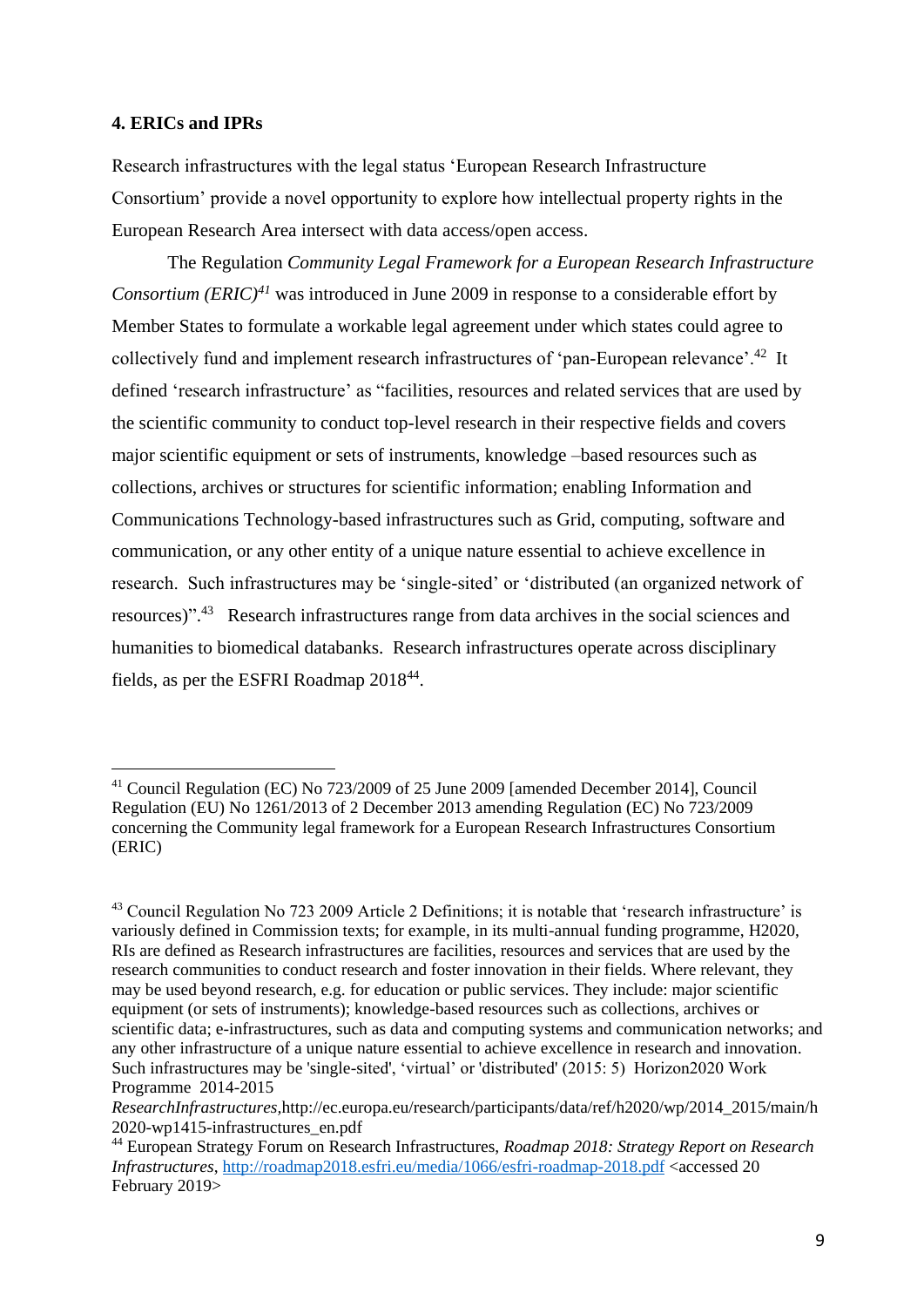ERICs exist, in the first instance, 'for' the scientific community. However, while the recital (point 8) to the Regulation states that

An ERIC…should have as its principal task the establishment and operation of a research infrastructure on a non-economic basis and should devote most of its resources to this principal task. In order to promote innovation and knowledge and technology transfer, the ERIC should be allowed to carry out some limited economic activities.<sup>45</sup>

The context within which the ERIC Regulation was drafted is important – the 'ESFRI process' which is a 'channel' for research infrastructures to progress to the stage of an application for ERIC status included the publication of a series of Roadmaps for European Research Infrastructures (2006, 2008, 2010, 2016, 2-18); the RIs included in the Roadmaps are those which are determined to be of 'pan-European relevance'.

The concept of 'pan-European relevance' is operationalized in art. 4 of the Regulation. 'The research infrastructure to be established by an ERIC shall meet the following requirements:

(a) it is necessary for the carrying out of European research programmes and projects, including for the efficient execution of Community research, technological development and demonstration programmes;

(b) it represents an added value in the strengthening and structuring of the European Research Area (ERA) and a significant improvement in the relevant scientific and technological fields at international level;

(c) effective access…is granted to the European research community, composed of researchers from Member States and from associated countries;

(d) it contributes to the mobility of knowledge and/or researchers within the ERA and increases the use of intellectual potential throughout Europe; and

(d) it contributes to the dissemination and optimization of the results of activities in Community research technological development and demonstration'.<sup>46</sup>

The policy imperatives of the 'fifth freedom', the creation of an internal market for researchers and knowledge are evident in the final requirements of Article 4; the position of an ERIC as

<sup>45</sup> Regulation 723/2009 Recital Point 8

<sup>46</sup> Regulation 723/2009 Art 4 *Requirements relating to infrastructure*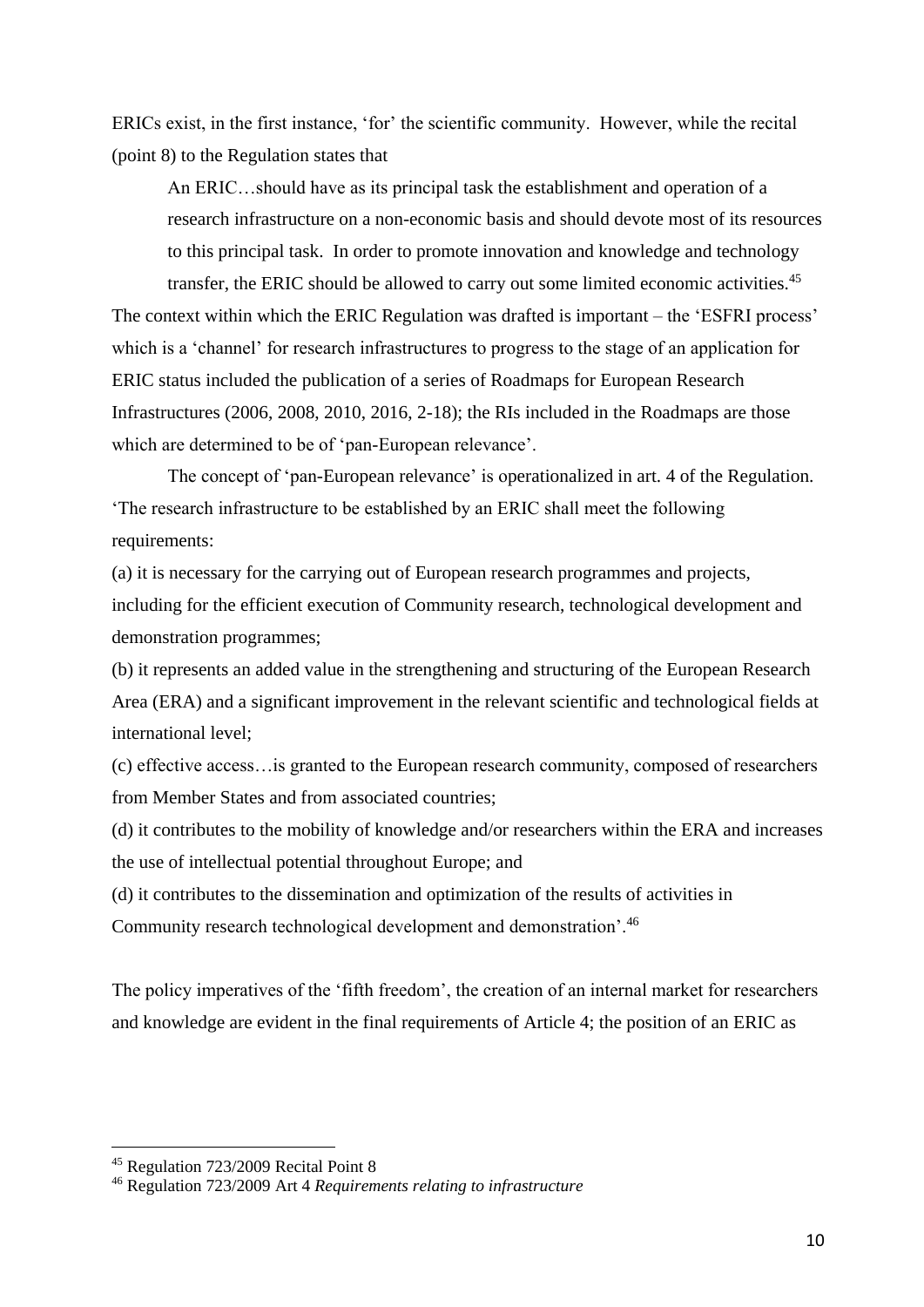'added value' in 'strengthening and structuring' the European Research Area directs attention to art  $179^{47}$ .

The Impact Assessment accompanying the Proposal for a Council Regulation on the Community Legal Framework for a European Research Infrastructure (ERI)<sup>48</sup> directly situates the effort within the wider context of the Green Paper on the ERA (*The European Research Area: New Perspectives*) and notes that "a number of key areas have been identified where effective action in partnerships between Member States would have the potential to deliver significant gains for Europe's research system and help to create a 'fifth freedom' in Europe – the free movement of knowledge".<sup>49</sup> 'Developing world class research infrastructures' is put forward as one of the pillars of an ambitious ERA vision. The *Impact Assessment* notes that the proposed Regulation sought to "provide an easy to use legal framework with high commonalities on key issues, while leaving enough flexibility to individual consortia to develop rules for specific infrastructures".<sup>50</sup> ERICS are explicitly identified as "contributors" to the development of the ERA and "central to the success of" the Europe 2020 Strategy.<sup>51</sup>

#### *5.3 The Application Process*

**.** 

The process of applying for ERIC status is set out in the Regulation. Applicants are required to submit a suite of documents to the European Commission for approval. The details of this process are set out in the Regulation and include the ERIC Management Committee, established in line with comitology procedure.<sup>52</sup>

Significantly, the European Commission, [on behalf of the EU], although not a member of an ERIC, should it determine that the ERIC is acting in 'serious breach' of the Regulation, may (ultimately) repeal the decision establishing the ERIC. It must be informed of specified

 $47$  TFEU art. 179 – 'The Union shall have the objective of strengthening its scientific and technological bases by achieving a European research area in which researchers, scientific knowledge and technology circulate freely, and encourage it to become more competitive, including in its industry…'

<sup>&</sup>lt;sup>48</sup> Proposal for a Council Regulation on the Community legal framework for a European Research Infrastructure (ERI), COM (2008) 467 final; Commission Staff Working Document, Accompanying Document to the Proposal for a Council Regulation on the Community legal framework for a European Research Infrastructure (ERI), SEC (2008) 2279, 25/7/2008

<sup>49</sup> COM (2007) 161, Green Paper *The European Research Area: New Perspectives,*  [http://ec.europa.eu/research/era/progress-on-debate\\_en.html](http://ec.europa.eu/research/era/progress-on-debate_en.html)

 $50$  Proposal for a Council Regulation on the Community legal framework for a European Research Infrastructure (ERI), COM (2008) 467 final page 4

<sup>&</sup>lt;sup>51</sup> Regulation 723/2009 Recital point 9

<sup>52</sup> The European Commission has published guidance for applicants: *ERIC Practical Guidelines* (March 2015) *https://publications.europa.eu/en/publication-detail/-/publication/2acfa363-f0a8-4b97-9f6f-176ff2a49381/language-en/format-PDF/source-search*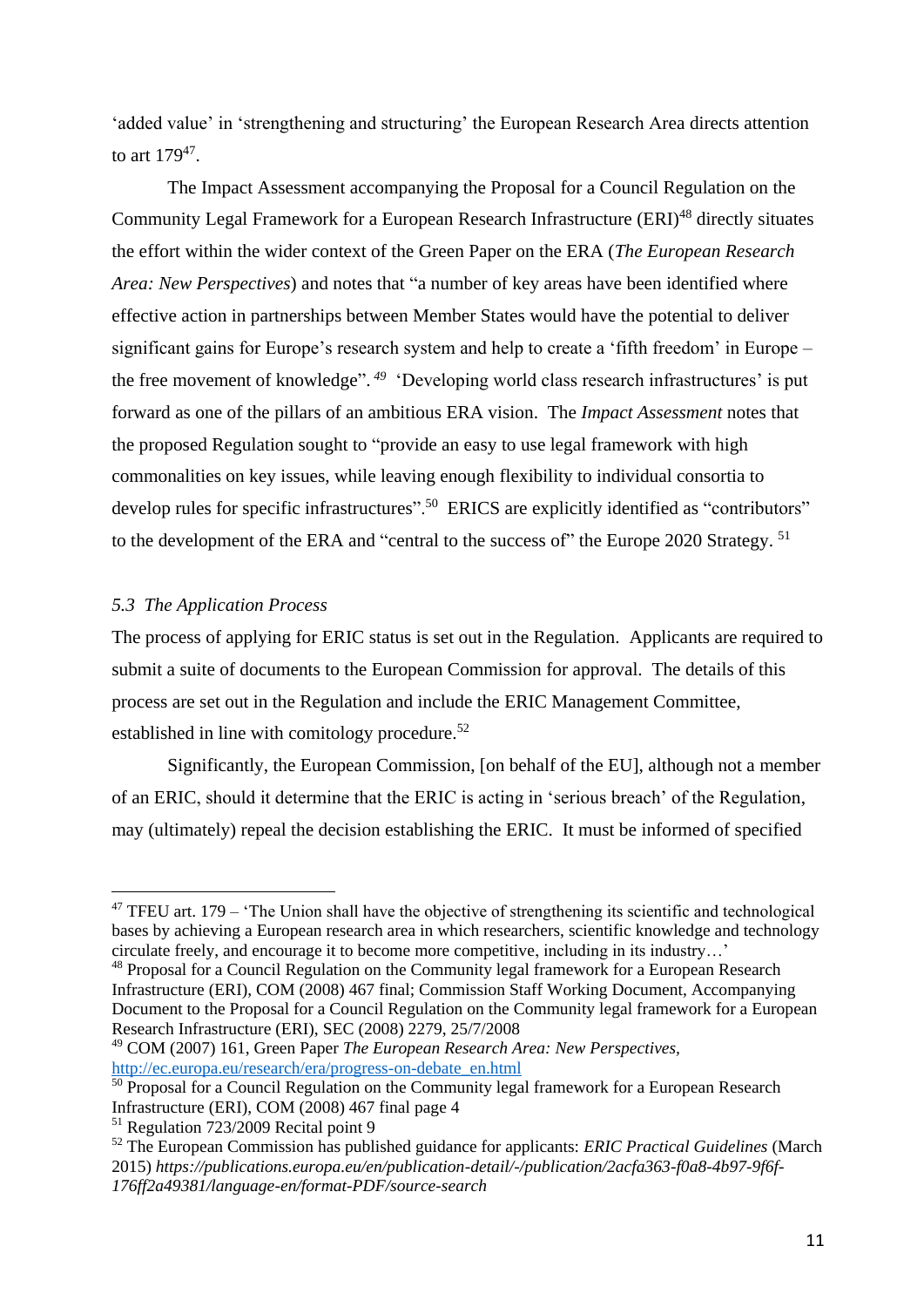changes to the Statutes, including principles relating to intellectual property rights but notably not to those relating to the data access.<sup>53</sup> The importance of the intellectual property policy as a reserved item of the Statutes indicates its perceived importance.

#### *Articles on Intellectual Property in the ERIC Statutes*

Article 10 of the Regulation requires that the Statutes of an ERIC shall contain at articles which set out, inter alia, the intellectual property rights policy. For the purpose of this preliminary exploration of the treatment of IPRs, the relevant articles (on IPR and data policy) were extracted from the (publicly available) Statutes of ERICs. These articles were reviewed to assess how intellectual property rights were to be addressed. Notably, to date, the European Spallation Source ERIC is the only ERIC to have published an Intellectual Property Rights policy. Three specific categories or themes emerged from the inductive coding exercise carried out; firstly the definition of intellectual property used; secondly, the identification of specific intellectual property rights; and (iii) the applicable law and jurisdiction identified.

#### (i) Definition*s of 'Intellectual Property' and 'Intellectual Property Right'*

The Statutes of the different ERICs do not refer to Community laws relating to intellectual property rights. Rather, the reference to art. 2 of the Convention establishing the World Intellectual Property Organisation is used by 10 of the 20 ERICs (EPOS; EU OPEN SCREEN; CESSDA ERIC, ECCSEL ERIC; EMSO ERIC; European Spallation Source ERIC; CERIC-

**.** 

(i) the access policy for users;

<sup>&</sup>lt;sup>53</sup> The Regulation provides for the content of the Statutes, in both the detail and generally. In specific detail, Statutes must include

a. a list of members, observers…and the conditions of and the procedure for changes in membership and representation

b. the tasks and activities of the ERIC

c. the statutory seat…

d. the name of the ERIC…

e. the duration, and the procedure for winding-up…

f. the liability regime

All bar (b) are detailed in the Regulation. In addition, the basic principles covering a number of issues have to be included in the Statutes:

<sup>(</sup>ii) the scientific evaluation policy;

<sup>(</sup>iii) the dissemination policy;

<sup>(</sup>iv) the intellectual property rights policy;

<sup>(</sup>v) the employment policy, including equal opportunities;

<sup>(</sup>vi) the procurement policy…

<sup>(</sup>vii) a decommissioning, if relevant;

<sup>(</sup>viii) the data policy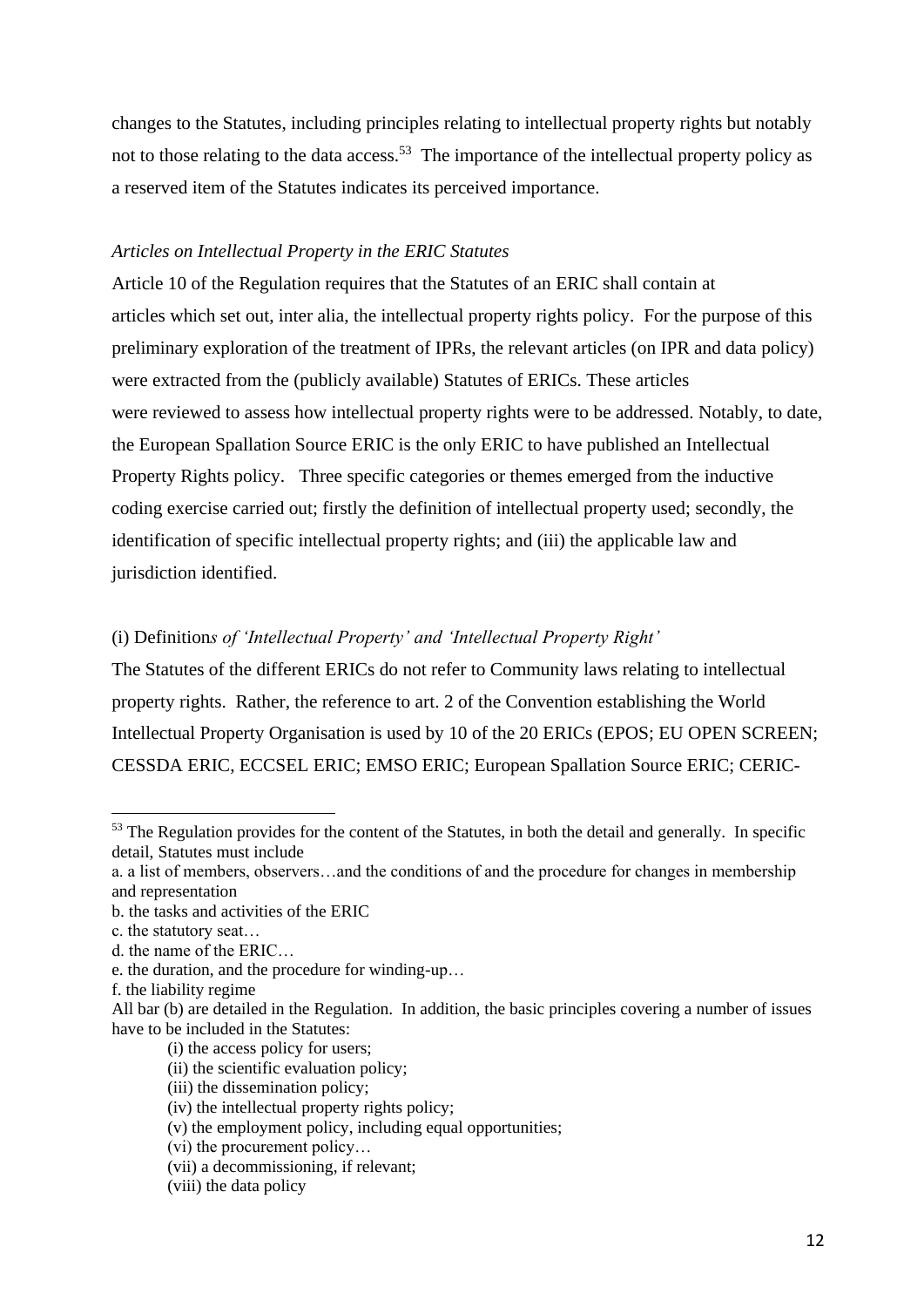## ERIC, ECRIN-ERIC, EATRIS-ERIC and SHARE-ERIC<sup>54</sup>); this article provides that "intellectual property" shall include the rights relating to

- linguistic, artistic and scientific works,
- performances of performing artists, phonograms and broadcasts
- inventions in all fields of human endeavor.
- scientific discoveries.
- industrial designs,
- trademarks, service marks and commercial names and designations,
- protection against unfair competition,

and all other rights relating from intellectual property in the industrial, scientific, literary or artistic fields.<sup>55</sup>

At first sight, and noting that while the subsequent *Agreement on Trade-related aspects of Intellectual Property Rights (*TRIPS Agreement) 1994 adopted this definition of intellectual property, as it incorporated this article in its art 2 *Intellectual Property Conventions*, it was striking that no reference is made to TRIPS (1994) as it sets out the minimum standards of intellectual property protection. This is not withstanding Taubman's comment that "TRIPS defines standards that define what national partners can legitimately expect of one another as to how IP is protected. But the protection itself effectively takes place at the level of national law…So domestic law and institutions…give effect to the standards and principles of TRIPS. It is up to them to deliver on the objective that IP protection should produce public benefits and a balance of rights and obligations".<sup>56</sup>

That TRIPS is a Word Trade Organisation (WTO) treaty to which its members are obliged to adhere. WTO's mission is to remove barriers to trade; WIPO, under the UN, aims to promote economic development of countries through intellectual property. On a more pragmatic note, the adoption of similar wording for the mandatory articles of the ERIC statutes has often simply be down to the relatively small group of country representatives who participate in a number of applications for ERIC status.

1

<sup>&</sup>lt;sup>54</sup> This feature alone does may t hold any significance and is more likely to be related to the organization of applicant groups – the same officials from countries' Research Ministries (or other relevant bodies) attended applicant group meetings across the scientific domains.

<sup>55</sup> *Convention Establishing the World Intellectual Property Organisation*, 1967, art .2 as amended on September 28, 1979, see www.wipo.int/treaties/en/convention/

<sup>56</sup> A Taubman *A Practical Guide to Working with TRIPS (2011 OUP Oxford) 17*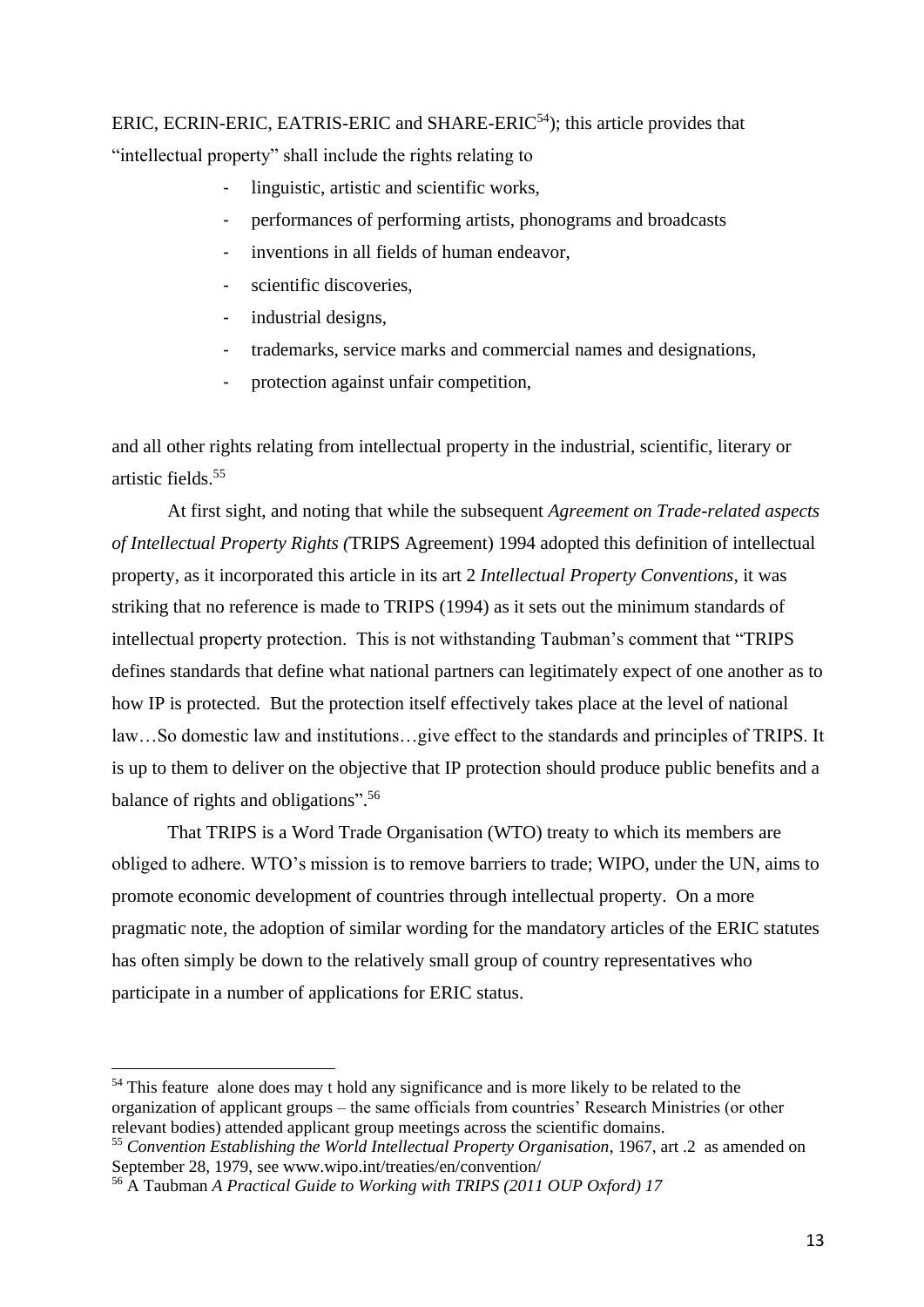#### *(ii) Nature of the intellectual property right*

Cornish et al note that, notwithstanding that the one characteristic shared by all types of IPR is that they are essentially negative, it is important to distinguish "the different types of intellectual property rights – patents for inventions, copyright for literary and artistic works and associated products, and trade marks and names for the goodwill attaching to marketing symbols – cover distinct subject matter and have different objectives. The law on each varies accordingly in strategic ways". 57

A notable feature of the provisions on intellectual property is that there is rarely a direct reference to a *specific* intellectual property right in the Articles – whether patent, trade mark, registered design right, copyright or database right -. The EU OPENSCREEN ERIC includes an Annex on IPRs in which provision is made that 'the layout of the homepage, the used graphics and all other contents are protected by copyright'.' Of note is the explicit recognition of background IPRs in the relevant article of the statutes of EMSO ERIC.

Noting that provisions of the Statutes are expected to be elaborated upon in implementing rules (as instituted by the European Spallation Source ERIC and EPOS ERIC), the absence of any reference to specific IPRs is of interest.<sup>58</sup>

#### (iii) *Jurisdiction and applicable law*

In considering the articles on intellectual property, it is notable that art.15 of the ERIC Regulation relates to 'Applicable law and jurisdiction'; it provides that

The setting up and internal functioning of an ERIC shall be governed: (a) by Community law, in particular this Regulation…;(b) by the law of the State where the ERIC has its statutory seat in the case of matters not, or only partly regulated by acts referred to in point (a); (c) by the statutes and their implementing rules.<sup>59</sup>

That the 20 RIs established are largely distributed RIs is of note; this means that they are multisited across Europe, with a statutory seat in one Member State or Associated Country, but operational in more than one state, thus foregrounding the issue of applicable law. While to date no disputes have been recorded,<sup>60</sup> the potential for protracted legal disputes to arise is evident. Clarity as to the applicable law in respect of the different IPRs would be expected.

<sup>59</sup> Council Regulation No 723/2009

1

<sup>57</sup> W Cornish et al. *Intellectual Property* 2013 6-7

<sup>&</sup>lt;sup>58</sup> No provision has been made in any budget of the ERICs for intellectual property strategies; for example, for costs for filing patents or for enforcement of rights.

<sup>60</sup> *pers com* author and Paul Tuinder, Legal Officer, European Commission B3 Research Infrastructures, email 10 October 2014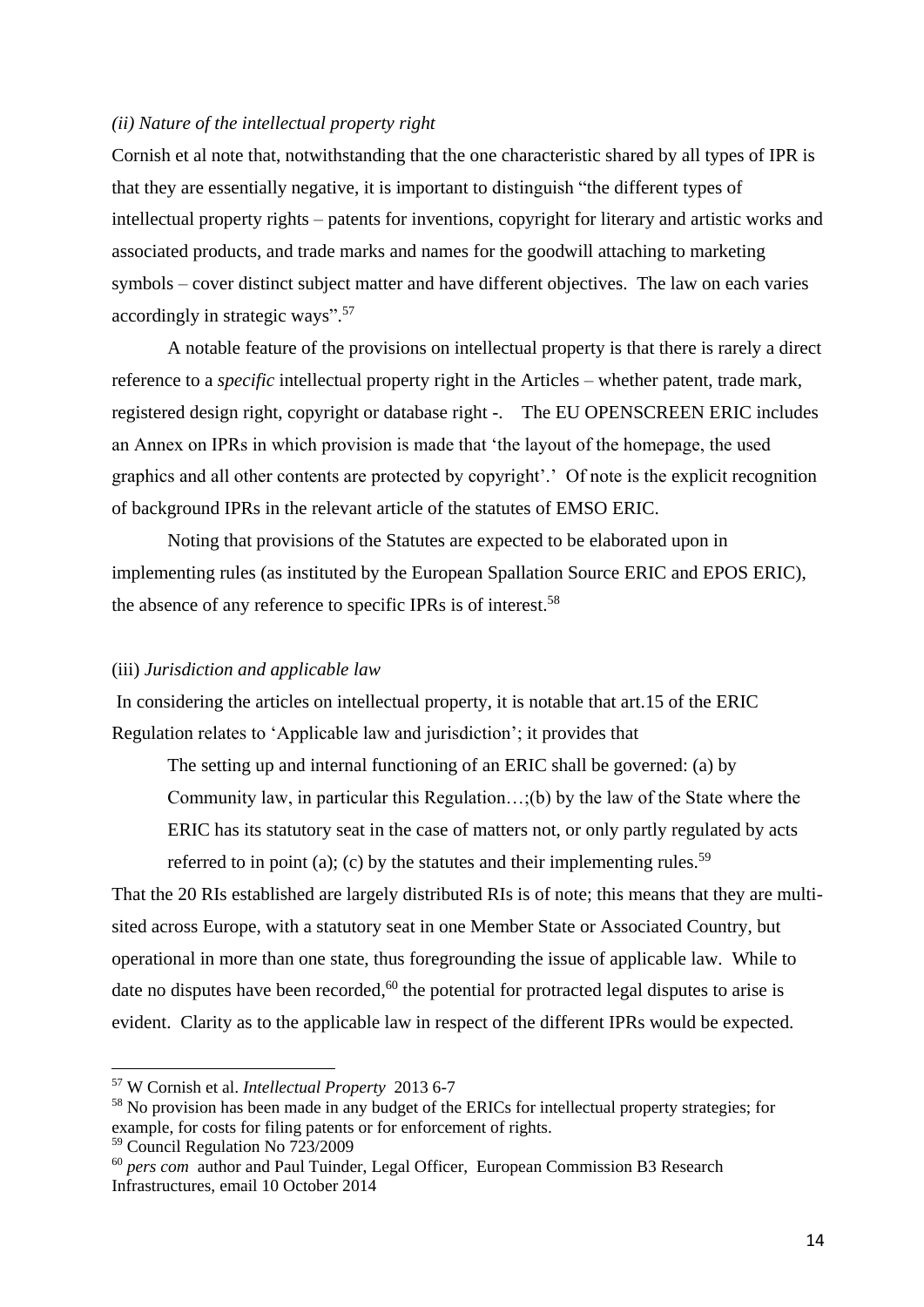The provisions of Brussels I and the Luango Convention are not referred to, <sup>61</sup> nor or those relating to Rome II. The e-IRG Support Programme, as part of the wider discussions about the legal issues relating to the establishment of e-infrastructures, comments that

the determination of applicable law is also important, since grids enable the crossborder collaboration, distributed access and joint generation of new data, techniques etc. The laws governing ownership and allocation across such works may differ across borders.<sup>62</sup>

Notably, that statutes of the ERICs are silent about the matter of enforcement.

#### *5. 4 Claiming rights –empirical evidence*

Noting the absence, bar the EU OPENSCREEEN ERIC example above, of any reference to a specific IPR in the Articles of the 20 ERICs, the question arises as to whether any IPRs are, in fact, claimed by ERICs? While there is no registration requirement for copyright, it is notable that a review of all of the websites of the ERICs indicated that 16 of the 20 ERICS assert a claim to copyright of their webpages. $63$  The direct inclusion suggests that there is some awareness of intellectual property rights but it is instructive to note that copyright is asserted in respect of website content in the first instance. BBMRI ERIC is the sole ERIC to have sought trade mark protection through registration.

<sup>61</sup> See Bainbridge 2007 , 803-804

<sup>62</sup> e-IRGSP2 *First Legal Issues Report*, 63-64, [http://e-irg.eu/support,](http://e-irg.eu/support) <accessed 01/6/2008>

<sup>&</sup>lt;sup>63</sup> ECRIN-ERIC, EARTIS ERIC, DARIAH ERIC, ESS ERIC, SHARE ERIC and JIV ERIC all include the copyright symbol © on their websites; CLARIN ERIC has a creative commons notice - CC-BY 2.0. Only BBMRI and CERIC-ERIC have not reference to copyright.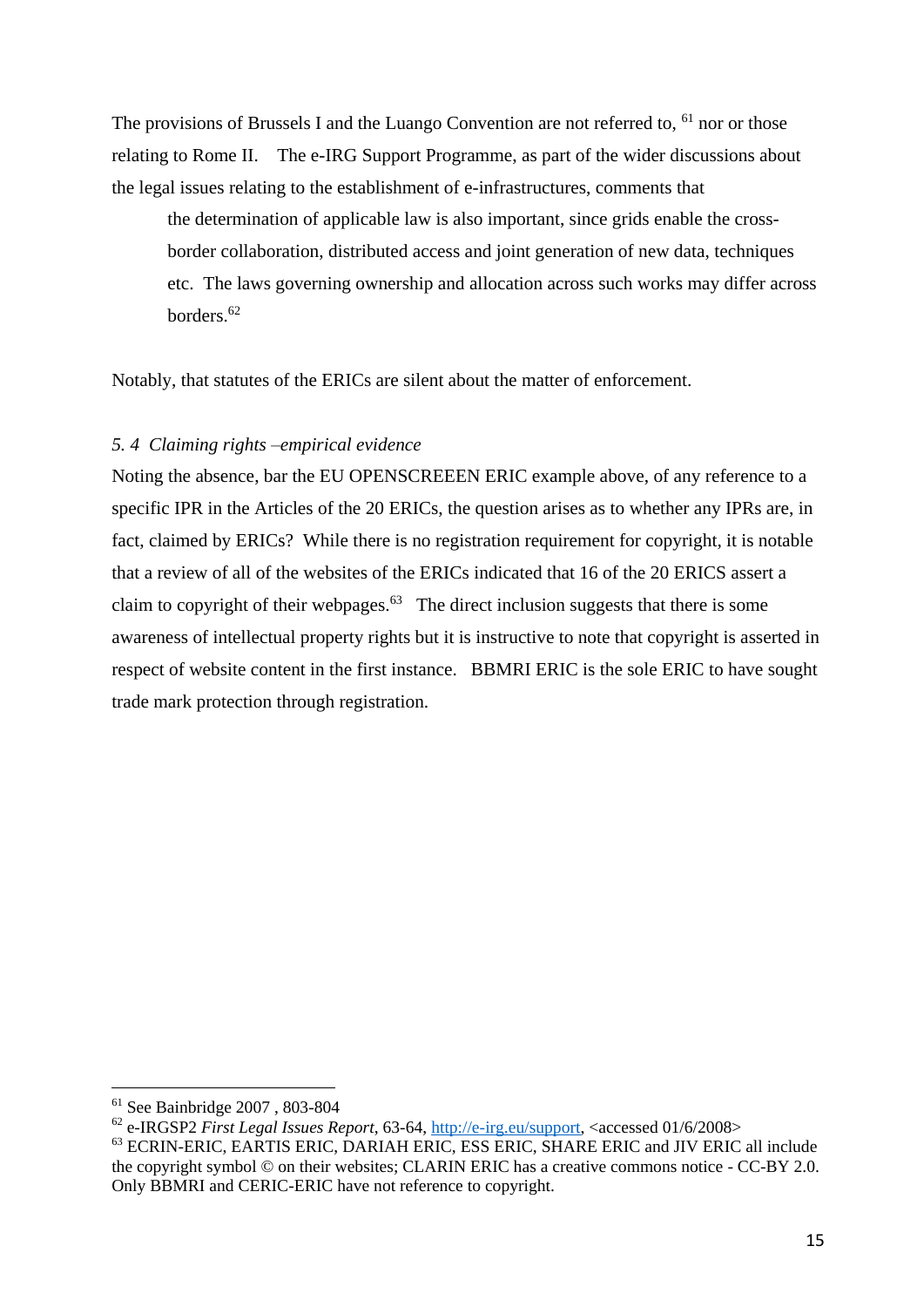| <b>ERIC</b> Details            |                                                                                                                                                                                |  |  |  |
|--------------------------------|--------------------------------------------------------------------------------------------------------------------------------------------------------------------------------|--|--|--|
| 1. EPOSERIC                    | https://www.epos-ip.org/glossary/eric                                                                                                                                          |  |  |  |
|                                | Creative Commons: CC BY-SA 4.0                                                                                                                                                 |  |  |  |
| 2. EU OPENSCREEN               | https://www.eu-openscreen.eu                                                                                                                                                   |  |  |  |
|                                | Copyright of website included in its legal policy statement                                                                                                                    |  |  |  |
| 3. EMBRCERIC                   | https://www.embrc.eu                                                                                                                                                           |  |  |  |
|                                | No details                                                                                                                                                                     |  |  |  |
| 4. INSTRUCT                    | www.instruct-eric.eu/contents/terms                                                                                                                                            |  |  |  |
|                                | Copyright attributed to host institution, University of Oxford; Terms of Use –<br>website is operated by the University of Oxford on behalf of the INSTRUCT ERIC<br>consortium |  |  |  |
| 5. CESSDA ERIC                 | htpp://www.cessda.eu                                                                                                                                                           |  |  |  |
|                                | Copyright                                                                                                                                                                      |  |  |  |
| <b>6. ECCSEL ERIC</b>          | www.eccsel.org                                                                                                                                                                 |  |  |  |
|                                | No details                                                                                                                                                                     |  |  |  |
| 7. Lifewatch ERIC              | https://www.lifewatch.eu                                                                                                                                                       |  |  |  |
|                                | copyright (asserted as follows: Copyright LifeWatch ERIC - © 2018)                                                                                                             |  |  |  |
| 8. EMSO ERIC                   | www.emso.eu                                                                                                                                                                    |  |  |  |
|                                | No details                                                                                                                                                                     |  |  |  |
| 9. ICOS ERIC                   | https://www.icos-ri.eu                                                                                                                                                         |  |  |  |
|                                | Creative common Attribution 4.0 International licence                                                                                                                          |  |  |  |
| 10. European Spallation Source | https://europeanspallationsource.se/                                                                                                                                           |  |  |  |
| <b>ERIC</b>                    | Copyright                                                                                                                                                                      |  |  |  |
| 11. JIVE ERIC                  | www.jive.nl                                                                                                                                                                    |  |  |  |
|                                | Copyright                                                                                                                                                                      |  |  |  |
| 12. DARIAH ERIC                | https://www.dariah.eu                                                                                                                                                          |  |  |  |
|                                | Creative commons attribution (CC BY) licence                                                                                                                                   |  |  |  |
| 13. C-ERICERIC                 | https://www.ceric-eric.eu                                                                                                                                                      |  |  |  |
|                                | Copyright                                                                                                                                                                      |  |  |  |
| 14. Euro AGRO ERIC             | https://www.euro-argo.eu                                                                                                                                                       |  |  |  |
|                                | Legal notice <link 2019="" 5="" broken,="" january=""/>                                                                                                                        |  |  |  |
| 15. ECRIN ERIC                 | https://www.ecrin.org                                                                                                                                                          |  |  |  |
|                                | Copyright                                                                                                                                                                      |  |  |  |
| 16. BBMRI ERIC                 | www.bbmri-eric.eu                                                                                                                                                              |  |  |  |
|                                | Legal notice and privacy notice;                                                                                                                                               |  |  |  |
|                                | Registered trade mark and copyright: (© BBMRI-ERIC®)                                                                                                                           |  |  |  |
| 17. ESS ERIC                   | www.europeansocialsurvey.org                                                                                                                                                   |  |  |  |
|                                | Copyright ESS ERIC, privacy and disclaimer                                                                                                                                     |  |  |  |
| 18. EATRIS ERIC                | https://www.eatris.eu                                                                                                                                                          |  |  |  |
|                                | Partner Czech Republic asserts copyright                                                                                                                                       |  |  |  |
| 19. CLARIN ERIC                | https://www.clarin.eu                                                                                                                                                          |  |  |  |
|                                | <b>CC-BY SA Licence</b>                                                                                                                                                        |  |  |  |
| 20. SHARE ERIC                 | www.share-project.org/organisation                                                                                                                                             |  |  |  |
|                                | copyright SHARE ERIC; copyright notice and disclaimer                                                                                                                          |  |  |  |
|                                |                                                                                                                                                                                |  |  |  |

### **Table 1: ERICs' websites—IPRs identified<sup>64</sup>**

<sup>&</sup>lt;sup>64</sup> The IP strategy of ERICs is evolving and this table represents a cursory, preliminary overview of the situation at 5 January 2019, with an expectation that its content will change over time.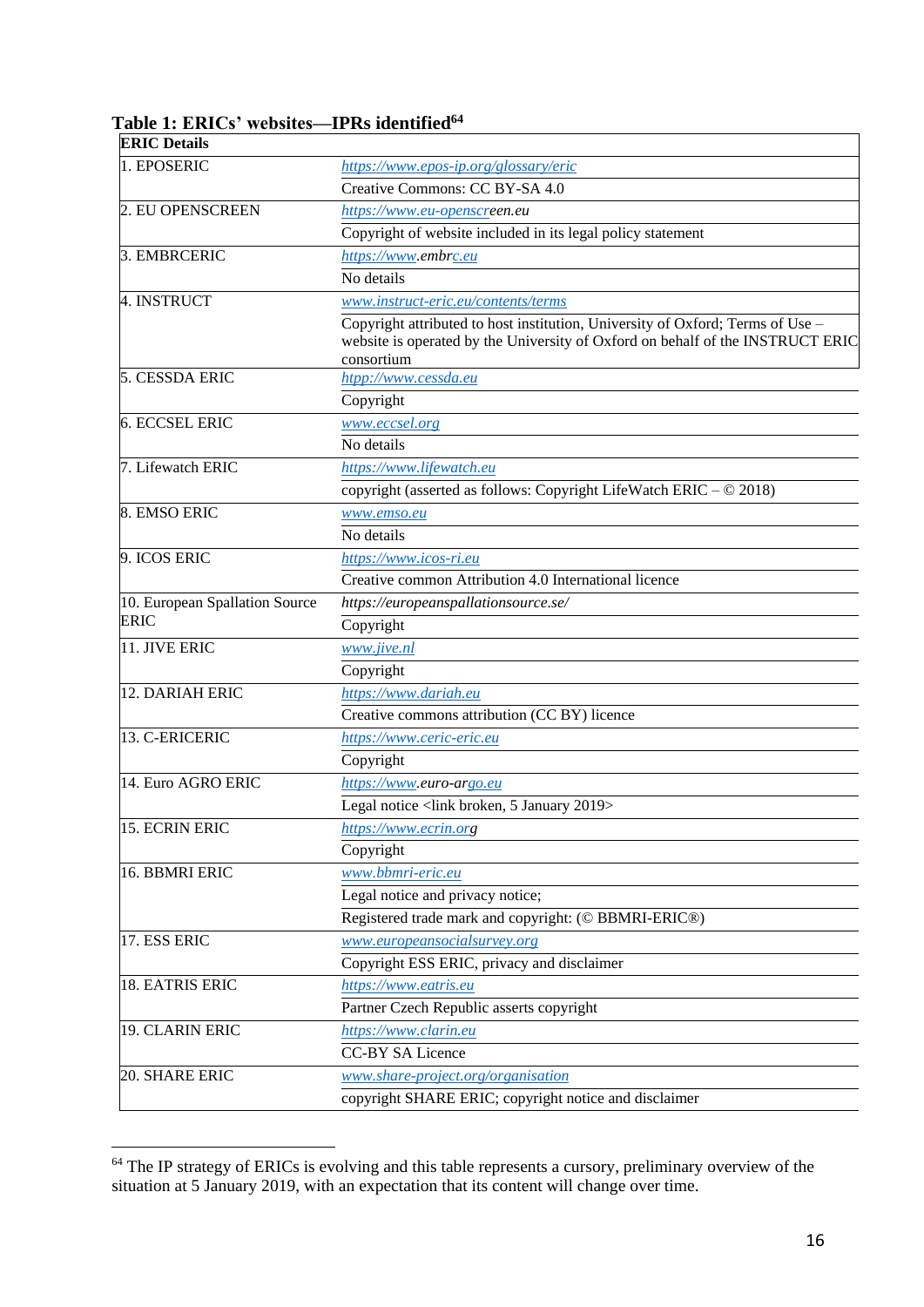This section has considered how intellectual property rights are addressed in the ERICs. A review of the IPR provisions in the Statutes of the ERICs suggests that these are extremely limited in scope and detail. This is surprising given the stated importance of IPRs for EU competiveness and noting the role that ERICs are accorded in securing a competitive knowledge based economy and society. In general terms, and noting the exception of the European Spallation Source which has developed its dedicated IRP Policy in December 2016, and, in July 2018, EPSO ERIC, which issue a Data Policy containing a section on intellectual property, across the ERICs, little attention is given to the basic definition of what is meant by 'intellectual property rights'; no ERIC identifies the nature of the IP right it anticipates it will seek to protect, excepting EU OPENSCREEN ERIC and the appeal to the national legislatures for resolution of IP related disputes, understandable in respect of some intellectual property rights which have been harmonized, such as trade marks, in overall terms does not pay due regard to either the fact of differences across Member States nor to the international treaties and EU Directives. Johnson, discussing 'strategic IP management' presents an overview of potential areas of intellectual property protection; an adapted version is presented below.<sup>65</sup>

| <b>Potential IP</b>                  | Ideas<br>invention | Information | Music,<br>literature,<br>art | software                       | <b>Process</b> | Industrial<br>material | <b>Device</b> | <b>Branding</b> | Cell<br>culture | Plant    |
|--------------------------------------|--------------------|-------------|------------------------------|--------------------------------|----------------|------------------------|---------------|-----------------|-----------------|----------|
| Patent                               | $\circ$            | $\circ$     | $\circ$                      | $\circ$                        | $\circ$        | $\circ$                | $\circ$       | $\circ$         | $\circ$         | $\circ$  |
| Trade<br>Secret                      | $\circ$            | $\circ$     | $\circ$                      | $\circ$                        | $\circ$        | $\circ$                | Possibly      |                 | $\circ$         | Possibly |
| Copyright                            | $\circ$            | $\circ$     | $\circ$                      | $\circ$                        | $\circ$        | $\circ$                | Possibly      | $\circ$         |                 |          |
| Design<br>rights                     |                    |             |                              | Graphical<br>User<br>Interface |                |                        | $\circ$       | $\circ$         |                 |          |
| Database<br>rights                   |                    |             |                              |                                |                |                        |               |                 |                 |          |
| <b>Trade mark</b>                    |                    |             |                              |                                |                |                        | Possibly      | $\circ$         |                 |          |
| Trade<br>dress/unfair<br>competition |                    |             |                              |                                |                |                        | Possibly      | $\circ$         |                 |          |
| Domain<br>name                       |                    |             |                              |                                |                |                        |               | $\circ$         |                 |          |

|  |  | Table 2 Mapping potential areas of intellectual property protection <sup>66</sup> |  |
|--|--|-----------------------------------------------------------------------------------|--|
|  |  |                                                                                   |  |

<sup>65</sup> S Johnson, *Guide to Intellectual Property: What it is, how to protect it and how to exploit it* (Profile Books Ltd, London 2015 ) 275

<sup>&</sup>lt;sup>66</sup> S Johnson, *Guide to Intellectual Property: What it is, how to protect it and how to exploit it (Profile)* Books Ltd, London 2015 ) 275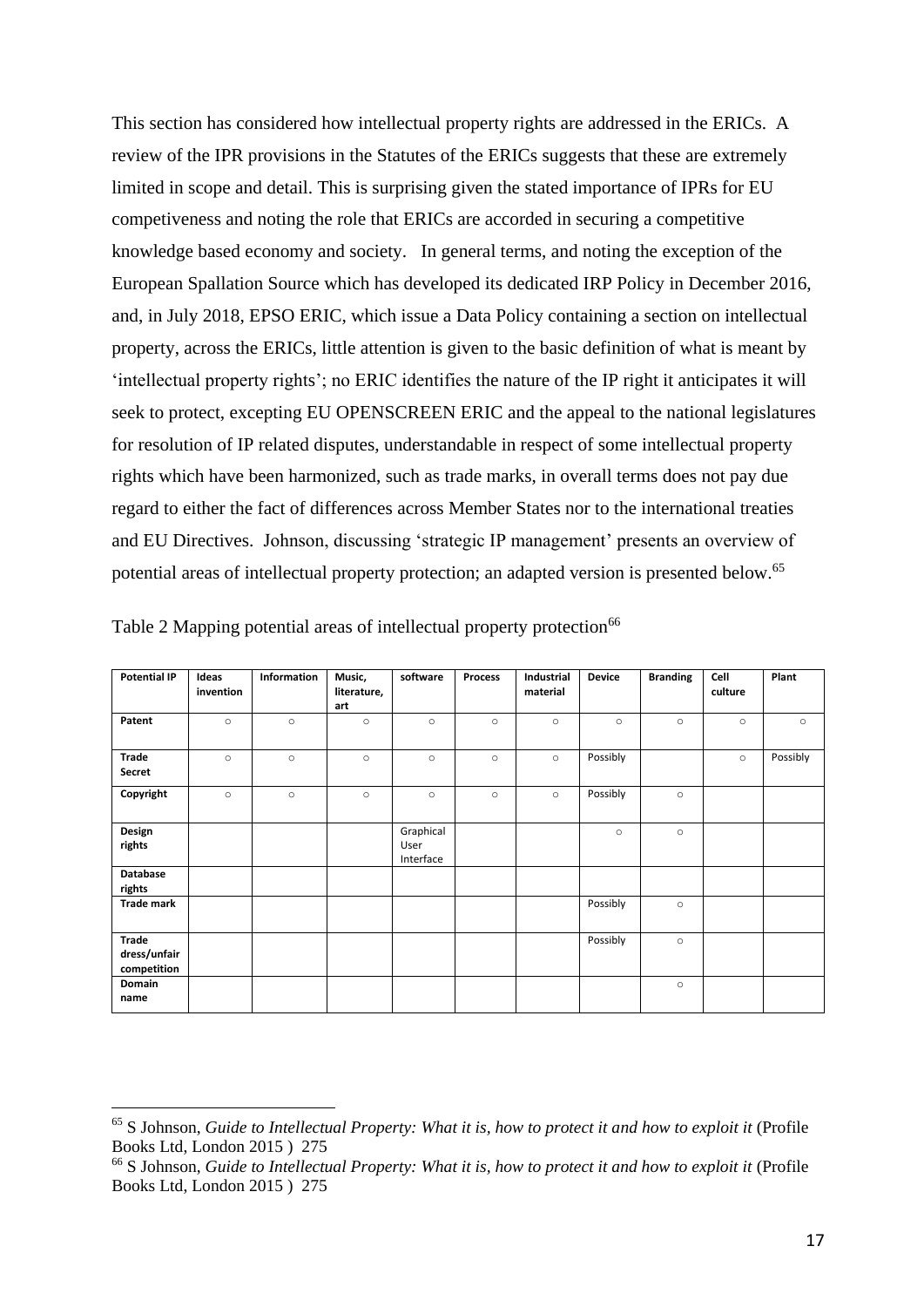This table may be used as a tool by ERICs as part of a broader process of identifying/specifying which intellectual property right they wish to lay claim to, relating to specific areas of operation. Reasons for this 'minimalist' approach to intellectual property rights may include the primarily non-economic nature of the ERICs. Kaye et al report in their study of attitudes to specific laws that respondents in biobanks assessed the current IRP framework as negative, requiring effort with little certainly about the timeframe of the process. They report "In relation to IPR…it is noteworthy that the concerns relate specifically to the formal, legalistic boundaries on sharing materials – and that legal interventions in ownership are interlaced with issues about routine practice, scientific progress, ethics and professional careers".<sup>67</sup> Verlinden et al state in their review of IPR policies in the biobanking data lifecycle that

we recognize that the feasibility of IPR policies depends on the specific types, set-ups and goals of biobanks and that some biobanks may have good reasons to refrain from getting (too much) involved in IPR protection. This could for example bet the case for certain biobanks that were deliberately established as non-profit organisations and/or as an European Research Infrastructure Consortium (ERIC) ... such as BBMRI [ERIC]".<sup>68</sup>

While the primarily *non-economic* nature of the ERICs may account for the lack of attention to IPRs such an explanation has to consider the explicit requirement for the ERICs to include an article on Intellectual Property Rights in their respective Statutes and for the status of this article to require Commission approval if amended after the Commission implementing Decision.

The paucity of detail, suggestive of a lack of attention to IPRs, is puzzling; however, considering this paucity in the context of the concomitant requirement to include an article on data access directs attention to their situated nature – they are pillars in the European Research Area, an 'internal market for research' - and this, in turn, foregrounds issues of the balance between exclusive intellectual property rights and free access to knowledge.

<sup>67</sup> J. Kaye, S. MC Gibbons, C. Heeney, M. Parker and A. Smart *Governing Biobanks: understanding the interplay between law and practice*. (2012) 171-192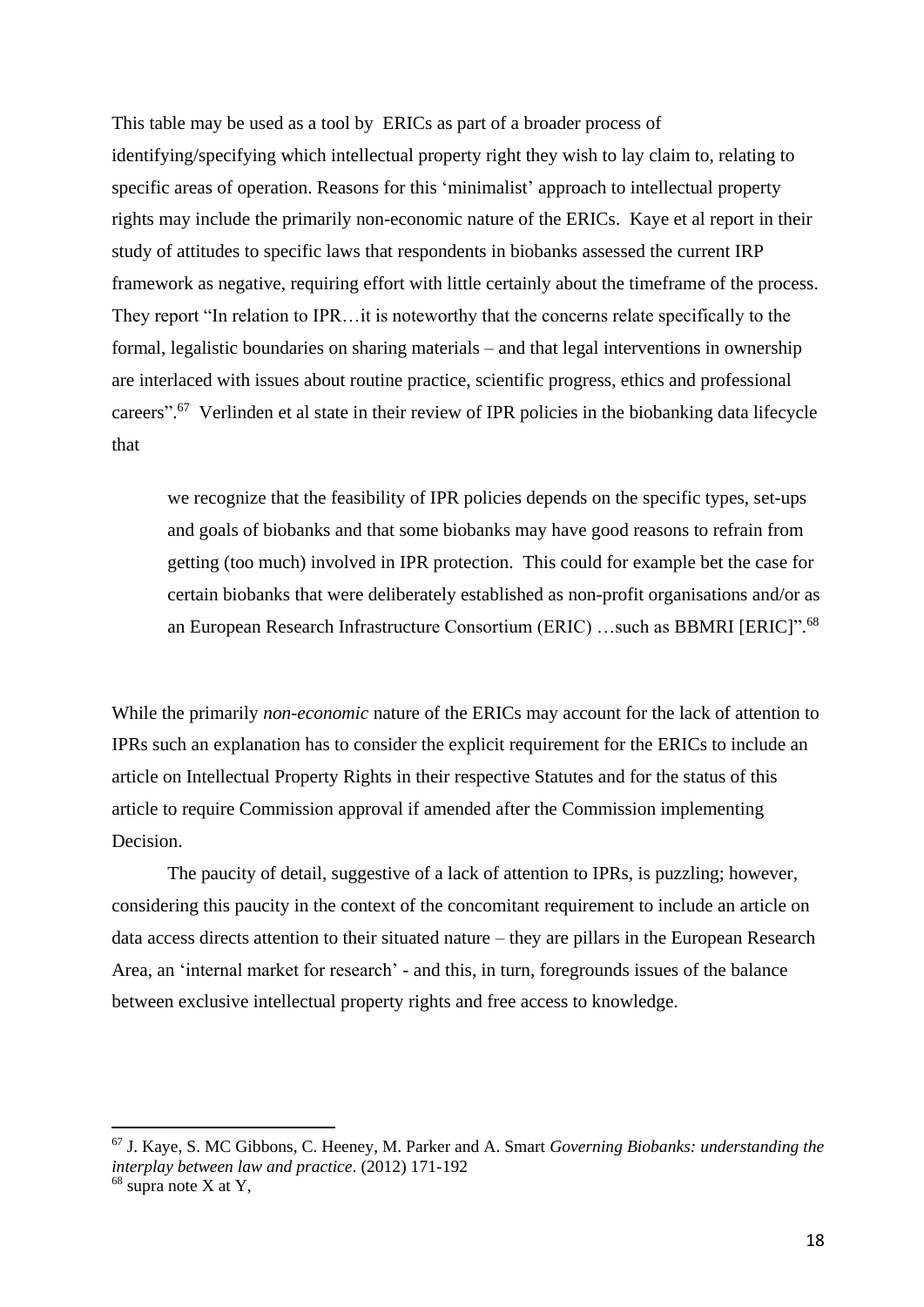#### **5. Discussion and Conclusion**

**.** 

The preliminary study undertaken in 2015, and updated in early 2019, considered how ERICs were treating intellectual property rights and cast the issue in terms of the familiar tensions arising from the need to balance the interests of intellectual property-rights holders with the public interest to freely access knowledge. Its underpinning argument was that the interaction of the 'fifth freedom of knowledge and researchers' in the European Research Area with intellectual property rights reproduces features of the more general interaction of the four freedom of the Union (goods, services, capital and people) and competition law with intellectual property rights: the existence of rights are not denied, rather their exercise is limited, a familiar principle in EU law. The Open Science agenda within the operation of the European Research Area seeks to ensure optimal modes of access to and circulation of knowledge; intellectual property rights are not denied but cast as secondary in achieving the goals of the European Research Area.

The recent Council conclusions on *Accelerating knowledge circulation in the EU* stresses that striking a fair balance between protecting intellectual property rights and dissemination of knowledge through open access [is] key to boost knowledge circulation. This preliminary overview of the IPR policies suggests that open science arrangements may be more immediately adopted, to the detriment of establishing robust IPR strategies. Verlinden ete al comment that

mere acquisition of IPRs does not necessarily imply specific modalities for rights administration and user-generated solutions. *It does however call for decisions and agreements about the way IPRs are/can be used, and to be aware of the consequences of the different choices. 69*

Research Infrastructures with European Research Infrastructure Consortium (ERIC) legal status represent significant ongoing public investment and, on this fact alone, the way in which they manage the protection and exploitation of their results is an area deserving of investigation. This exploratory study suggests, as a preliminary finding, that the position of the ERICs as 'pillars' of the European Research Area, which seeks to operate an internal market for research, has brought into sharp relief the tension between open access and a claim to intellectual property rights. This tension is not addressed in the Statutes of the ERICs with the result that whether and how IPRs will be asserted or exploited will be a matter for a case-by-

 $69$  M. Verlinden, T. Minssen I. Huys, 'IPRS in biobanking – risks and opportunities for translational research', IPQ 2015 2, 106-120